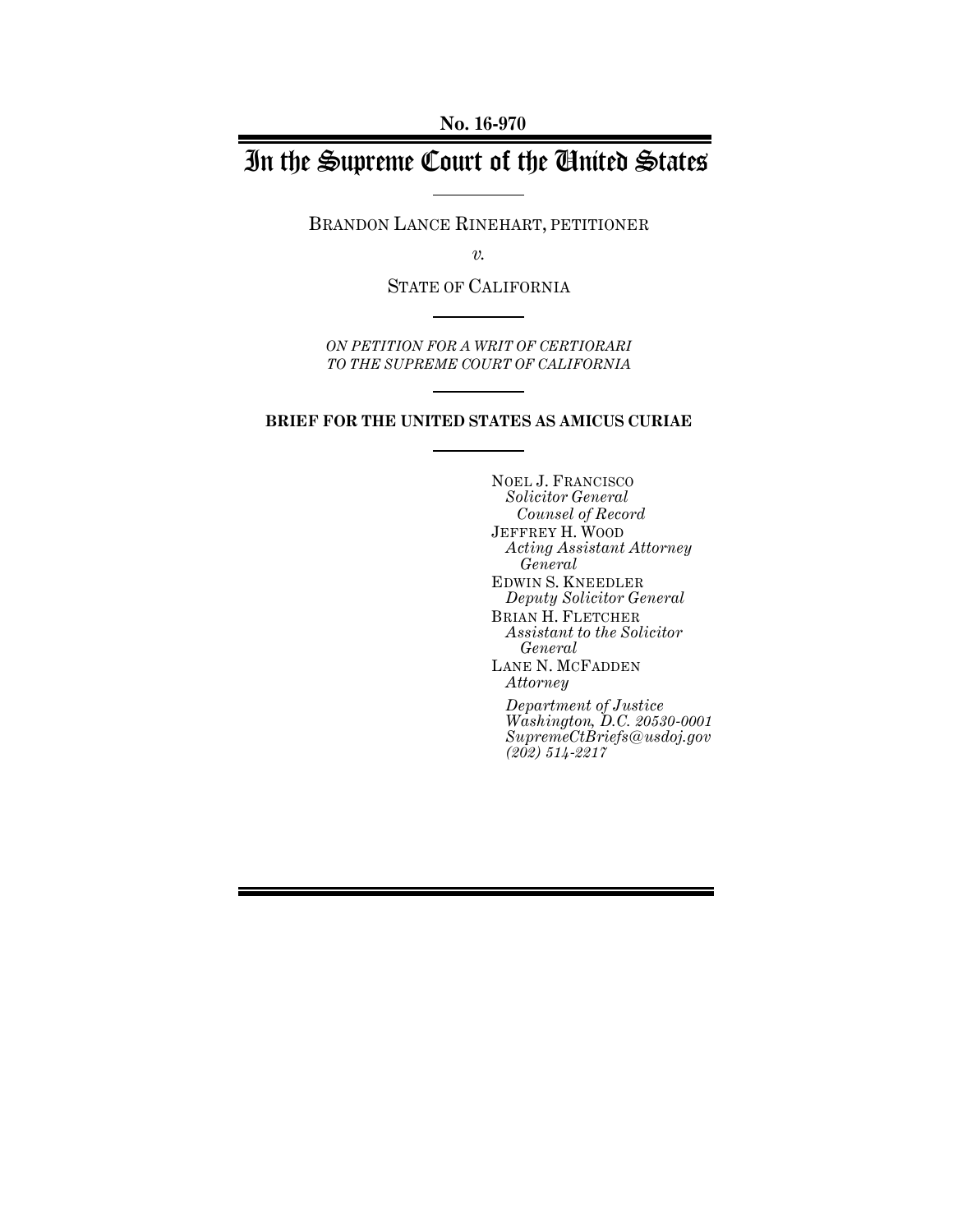# **QUESTION PRESENTED**

Whether the Mining Act of 1872, 30 U.S.C. 22 *et seq.*, preempts a California law imposing a moratorium on suction-dredge mining while the State develops new regulations to mitigate the environmental impact of suction dredging.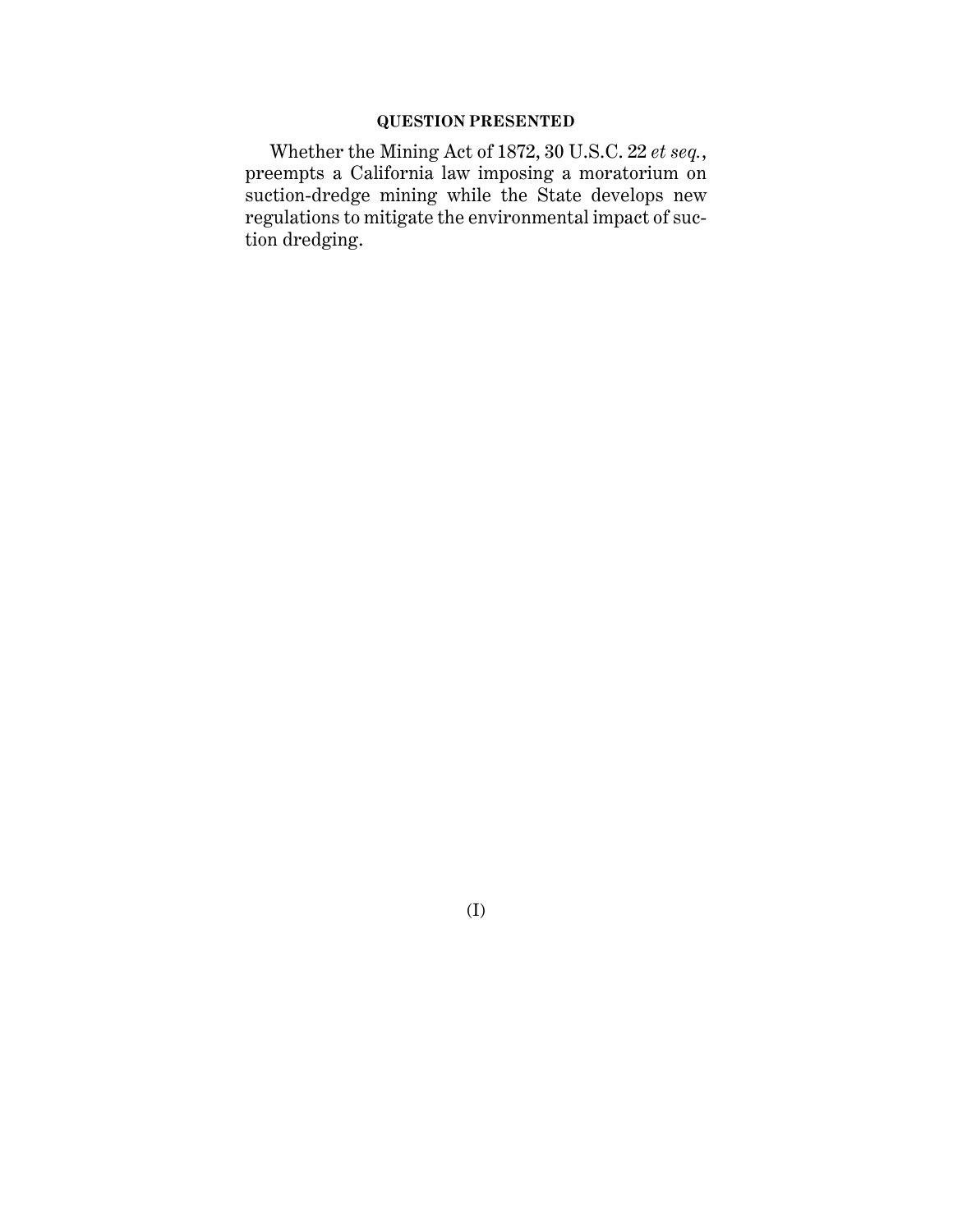# **TABLE OF CONTENTS**

Page

| A.           |    |                                                   |  |  |
|--------------|----|---------------------------------------------------|--|--|
| $\mathbf{R}$ |    | California's moratorium on suction dredging 3     |  |  |
| C.           |    |                                                   |  |  |
|              |    |                                                   |  |  |
| A.           |    | The California Supreme Court correctly held that  |  |  |
|              |    | the Mining Act does not preempt California's      |  |  |
|              |    |                                                   |  |  |
|              |    | 1. The Mining Act contemplates continued state    |  |  |
|              |    |                                                   |  |  |
|              |    | 2. California's moratorium on suction dredging is |  |  |
|              |    | a permissible environmental regulation  12        |  |  |
| <b>B.</b>    |    | The California Supreme Court's decision does not  |  |  |
|              |    |                                                   |  |  |
|              |    | 1. This case provides no occasion to address the  |  |  |
|              |    |                                                   |  |  |
|              |    | 2. The California Supreme Court's decision        |  |  |
|              |    | does not conflict with any decision of another    |  |  |
|              |    | state court of last resort or a federal court of  |  |  |
|              |    |                                                   |  |  |
|              | 3. | Even if the question presented otherwise          |  |  |
|              |    | warranted this Court's review, this case would    |  |  |
|              |    | be a poor vehicle in which to consider it  22     |  |  |
|              |    |                                                   |  |  |

# **TABLE OF AUTHORITIES**

Cases:

| Brubaker v. Board of Cnty. Comm'rs, 652 P.2d 1050 |  |
|---------------------------------------------------|--|
|                                                   |  |
| California Coastal Comm'n v. Granite Rock Co.,    |  |
|                                                   |  |

# (III)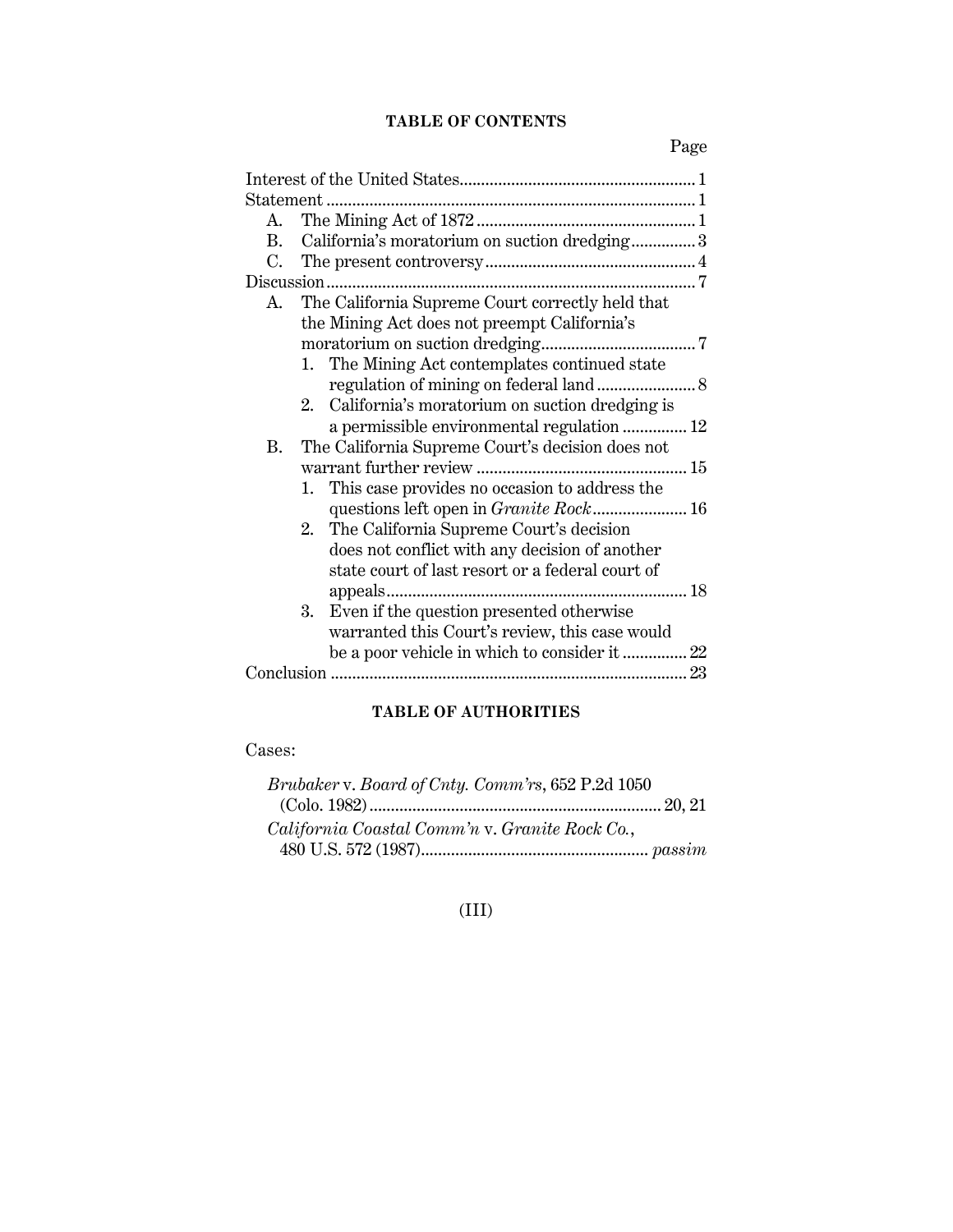| Cases-Continued:                                                                                     | Page |
|------------------------------------------------------------------------------------------------------|------|
| Commonwealth Edison Co. v. Montana, 453 U.S. 609                                                     |      |
|                                                                                                      |      |
| CTS Corp. v. Waldburger, 134 S. Ct. 2175 (2014) 8                                                    |      |
| <i>Exxon Corp. v. Governor of Md.</i> , 437 U.S. 117 (1978) 13                                       |      |
| Great Basin Mine Watch, 146 I.B.L.A. 248 (1998) 11                                                   |      |
|                                                                                                      |      |
|                                                                                                      |      |
|                                                                                                      |      |
| Pacific Gas & Elec. Co. v. State Energy Res. Conser-<br>vation & Dev. Comm'n, 461 U.S. 190 (1983) 13 |      |
| Rodriguez v. United States, 480 U.S. 522 (1987) 8, 12                                                |      |
| Skaw v. United States, 740 F.2d 932 (Fed. Cir. 1984) 21                                              |      |
| South Dakota Mining Ass'n v. Lawrence Cnty.,                                                         |      |
|                                                                                                      |      |
|                                                                                                      |      |
| United States v. Pittsburgh Pac. Co., 30 I.B.L.A.                                                    |      |
|                                                                                                      |      |
| Wilbur v. United States ex rel. Krushnic, 280 U.S.                                                   |      |
|                                                                                                      |      |
| Woodruff v. North Bloomfield Gravel Mining Co.,                                                      |      |
|                                                                                                      |      |
|                                                                                                      |      |

Constitution, statutes and regulations:

| Federal Land Policy and Management Act of 1976, |  |
|-------------------------------------------------|--|
|                                                 |  |
|                                                 |  |
|                                                 |  |
|                                                 |  |
|                                                 |  |
|                                                 |  |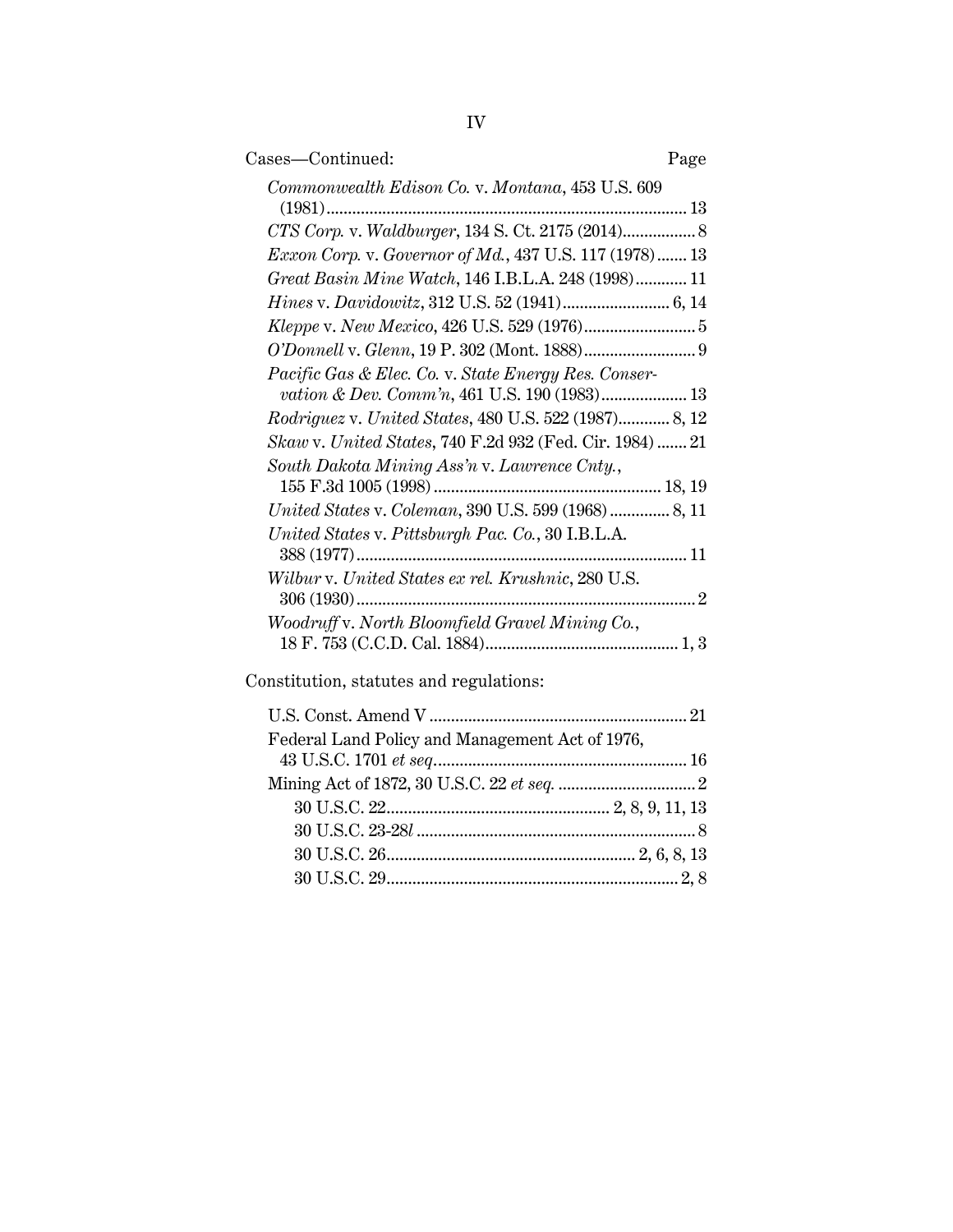| Statutes and regulations—Continued:                                                            | Page |
|------------------------------------------------------------------------------------------------|------|
|                                                                                                |      |
|                                                                                                |      |
| Mining and Minerals Policy Act of 1970,                                                        |      |
| National Forest Management Act of 1976, Pub. L.                                                |      |
|                                                                                                |      |
| Cal. Fish & Game Code § 5653.1(b) (West 2013) 4                                                |      |
|                                                                                                |      |
|                                                                                                |      |
|                                                                                                |      |
| Cal. Stat. 2015 ch. 680:                                                                       |      |
|                                                                                                |      |
|                                                                                                |      |
|                                                                                                |      |
| 36 C.F.R.:                                                                                     |      |
|                                                                                                |      |
|                                                                                                |      |
|                                                                                                |      |
|                                                                                                |      |
|                                                                                                |      |
| Miscellaneous:                                                                                 |      |
|                                                                                                |      |
|                                                                                                |      |
| H.R. Rep. No. 1442, 91st Cong., 2d Sess. (1970)  9<br>U.S. Forest Serv., U.S. Dep't of Agric.: |      |
|                                                                                                |      |

*In Search of Gold: Panning, Dredging and Mining: Stanislaus National Forest* (Aug. 2013), https://www.fs.usda.gov/Internet/ FSE\_DOCUMENTS/fseprd534692.pdf ................. 10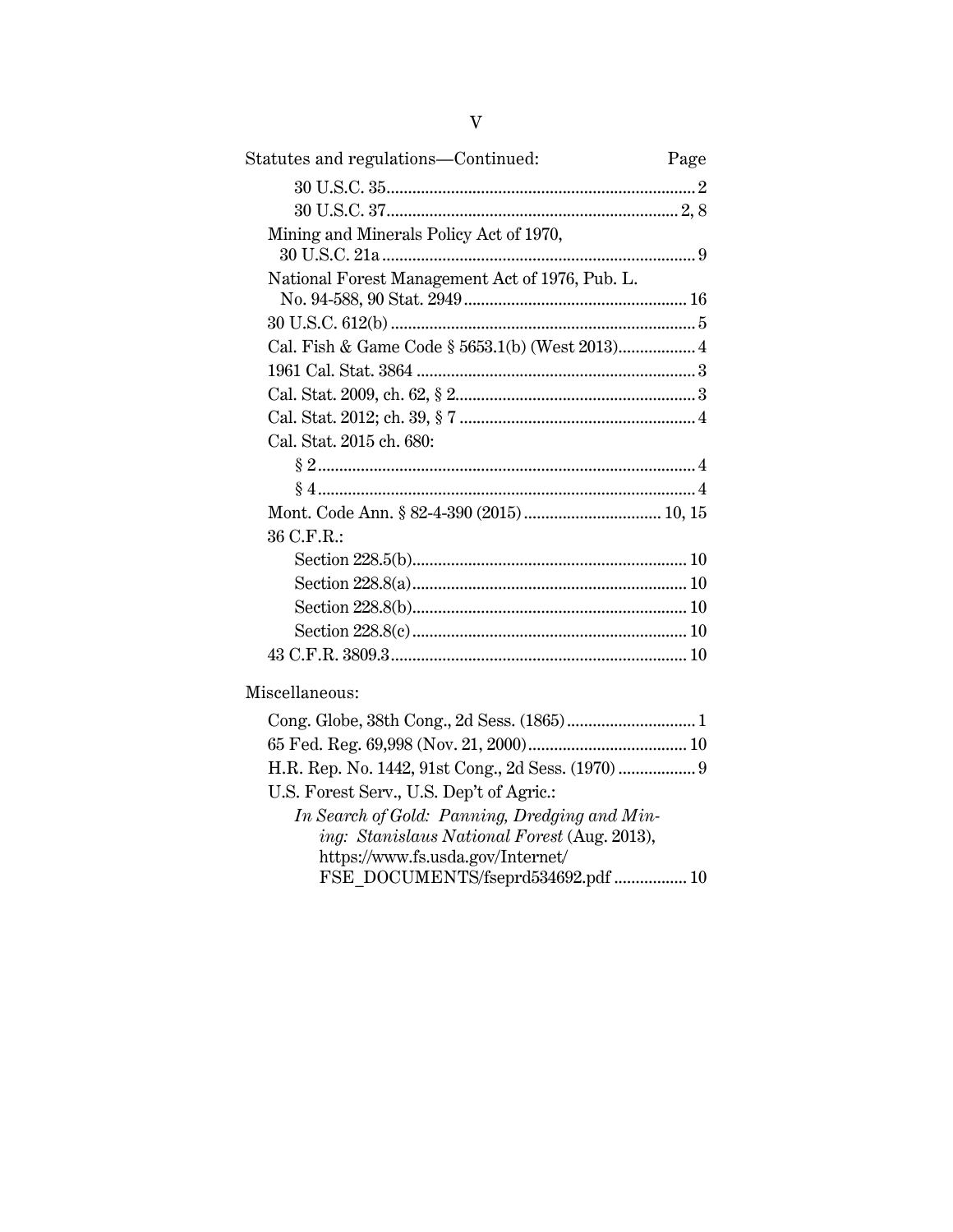Miscellaneous—Continued: Page *Mining: Plumas National Forest* (Feb. 2013), https://www.fs.usda.gov/Internet/ FSE\_DOCUMENTS/stelprdb5435954.pdf............. 10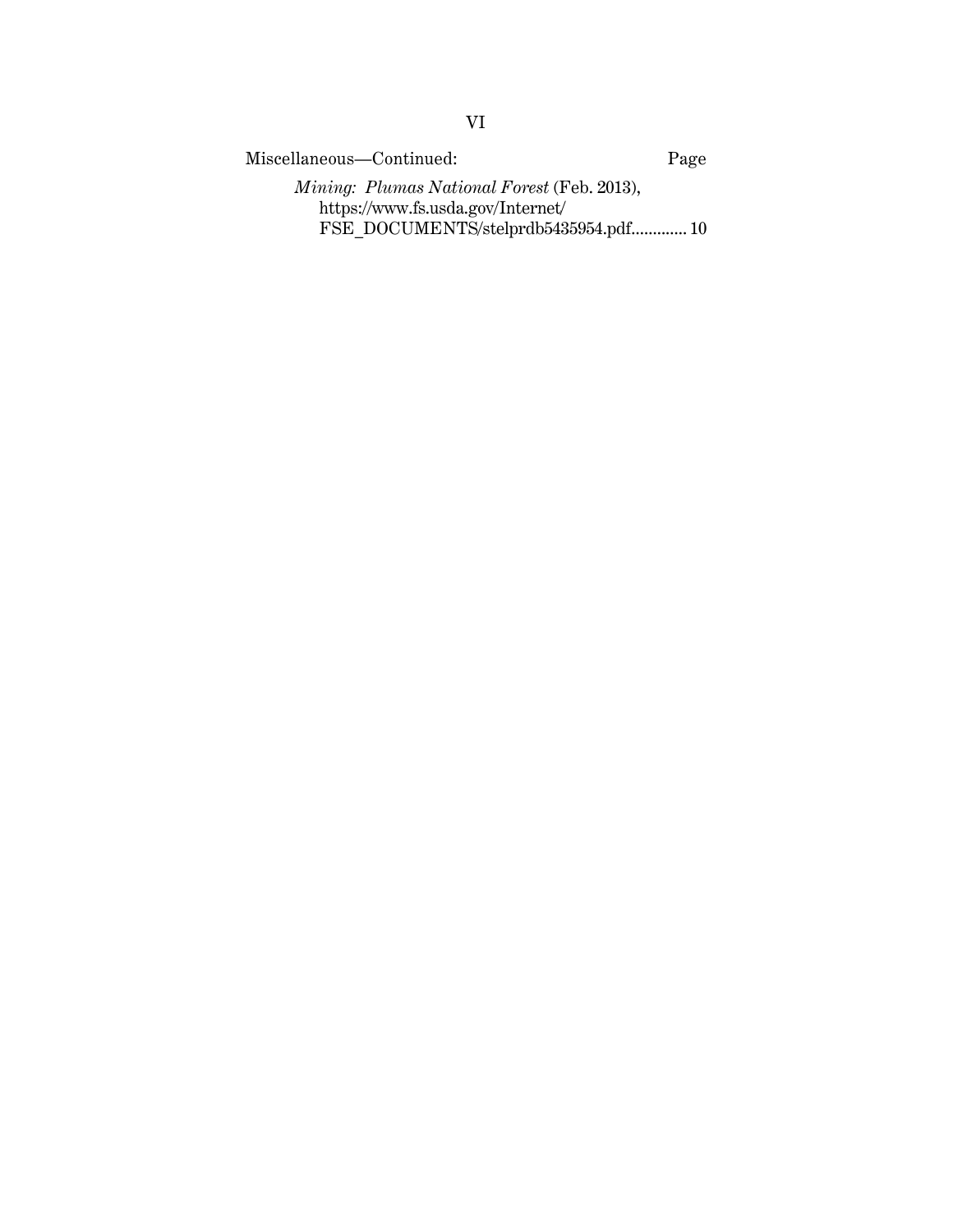# In the Supreme Court of the United States

No. 16-970

BRANDON LANCE RINEHART, PETITIONER

*v.*

STATE OF CALIFORNIA

*ON PETITION FOR A WRIT OF CERTIORARI TO THE SUPREME COURT OF CALIFORNIA*

#### **BRIEF FOR THE UNITED STATES AS AMICUS CURIAE**

#### **INTEREST OF THE UNITED STATES**

This brief is filed in response to the Court's order inviting the Solicitor General to express the views of the United States. In the view of the United States, the petition for a writ of certiorari should be denied.

# **STATEMENT**

#### **A. The Mining Act of 1872**

Until 1866, miners who entered federal lands to find and extract gold and other minerals were trespassers. Pet. App. A14-A15; see *Woodruff* v. *North Bloomfield Gravel Mining Co.*, 18 F. 753, 773-774 (C.C.D. Cal. 1884). Congress wanted to encourage the discovery and extraction of valuable mineral deposits, but was concerned that people would "not lend their capital to mining projects" if their property rights were uncertain because "the title to the soil is in the Government." Cong. Globe, 38th Cong., 2d Sess. 686 (1865). In 1866 and

(1)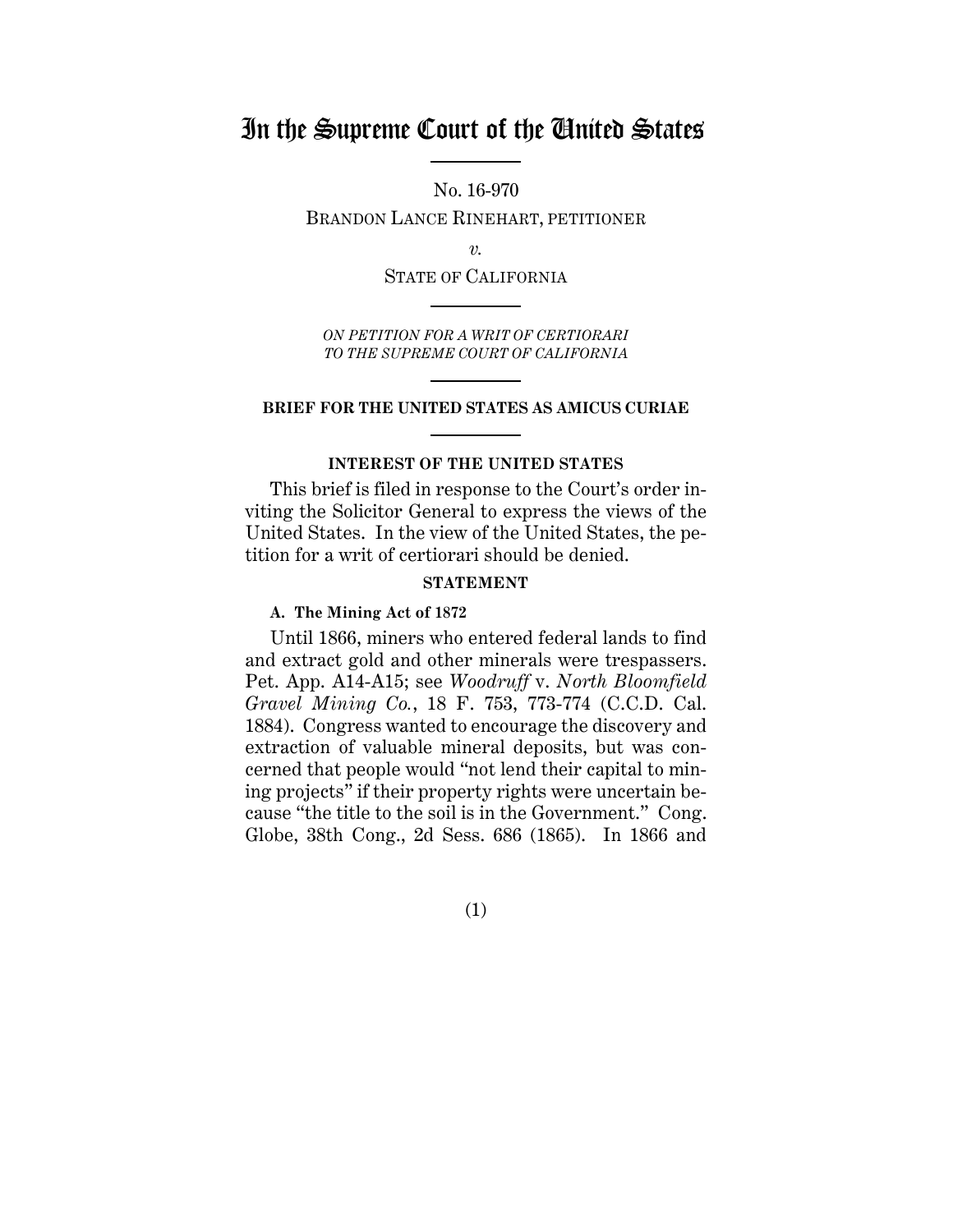1870, Congress enacted statutes formally opening federal lands for mineral exploration and establishing a process by which miners could acquire property rights in the mineral deposits they found. Pet. App. A14-A15.

Congress carried forward a similar process in the Mining Act of 1872 (Mining Act), 30 U.S.C. 22 *et seq.*, which remains in effect today. Pet. App. A14-A15 & n.6. The Mining Act provides that, subject to exceptions:

[A]ll valuable mineral deposits in lands belonging to the United States  $***$  shall be free and open to exploration and purchase, and the lands in which they are found to occupation and purchase \* \* \* under regulations prescribed by law, and according to the local customs or rules of miners in the several mining districts, so far as the same are applicable and not inconsistent with the laws of the United States.

30 U.S.C. 22. A person who discovers a valuable mineral deposit and complies with the Mining Act's other requirements for perfecting a mining claim obtains a possessory interest in the land and the right to extract the minerals. 30 U.S.C. 26, 35. The Mining Act also allows the holder of a mining claim to obtain a patent, which confers fee simple title to the land and terminates federal ownership. 30 U.S.C. 29, 37. But even without taking that step, the holder of a valid mining claim has a possessory interest and mineral rights that are "property in the fullest sense of that term." *Wilbur* v. *United States ex rel. Krushnic*, 280 U.S. 306, 316 (1930).

The Mining Act thus removes obstacles to mineral development on federal lands that had been posed by federal ownership. But the Mining Act is generally silent on matters other than the process of establishing mining claims and allocating property interests among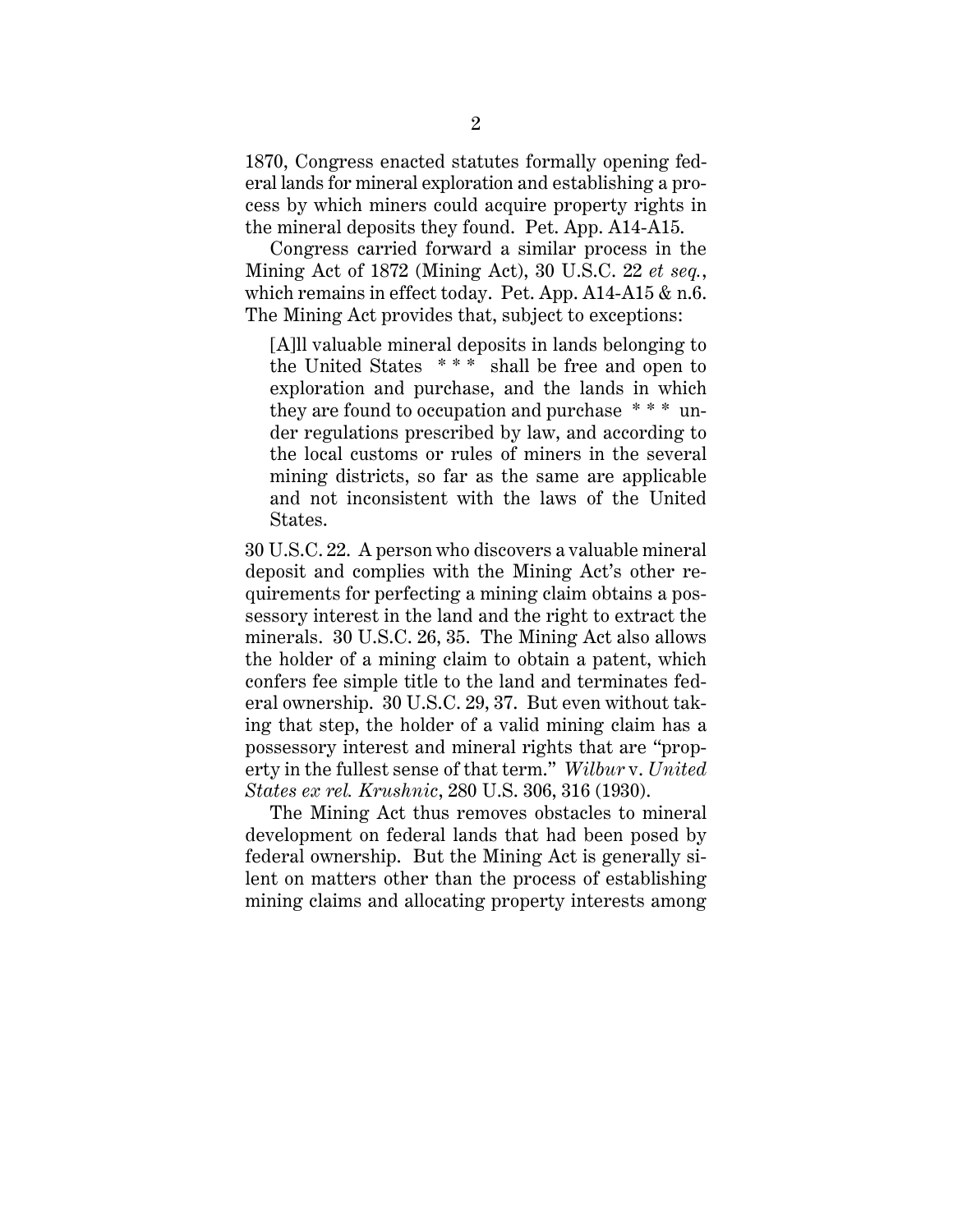miners and between miners and the United States. It does not, for example, regulate the process of mining, and it "expressed no legislative intent on the as yet rarely contemplated subject of environmental regulation." *California Coastal Comm'n* v. *Granite Rock Co.*, 480 U.S. 572, 582 (1987). Instead, those subjects have long been governed by other federal, state, and local laws. For example, in the 1880s, courts applied California nuisance law to enjoin the practice of hydraulic mining, which "involved blasting hillsides with large volumes of high-pressure water" and which imposed "substantial environmental impacts" on downstream communities. Pet. App. A18; see, *e.g.*, *Woodruff*, 18 F. at 806-809.

#### **B. California's Moratorium On Suction Dredging**

Suction dredging is a method of extracting gold and other minerals from the beds of streams and rivers. A high-powered suction hose vacuums loose material from the streambed and feeds it into a sluice box. The gold settles out, and the water, gravel, and other sediment is discharged back into the stream. Pet. App. A2. California has required a permit for suction dredging since 1961, shortly after the method first came into use. 1961 Cal. Stat. 3864. The State's permitting regime originally required a showing that the use of a suction dredge would not be "deleterious to fish." *Ibid.* California later designated certain waterways off-limits to suction dredging. Pet. App. A2.

In 2009, the California Legislature found that "suction or vacuum dredge mining results in various adverse environmental impacts to protected fish species, the water quality of this state, and the health of the people of this state." Cal. Stat. 2009, ch. 62, § 2. The Legislature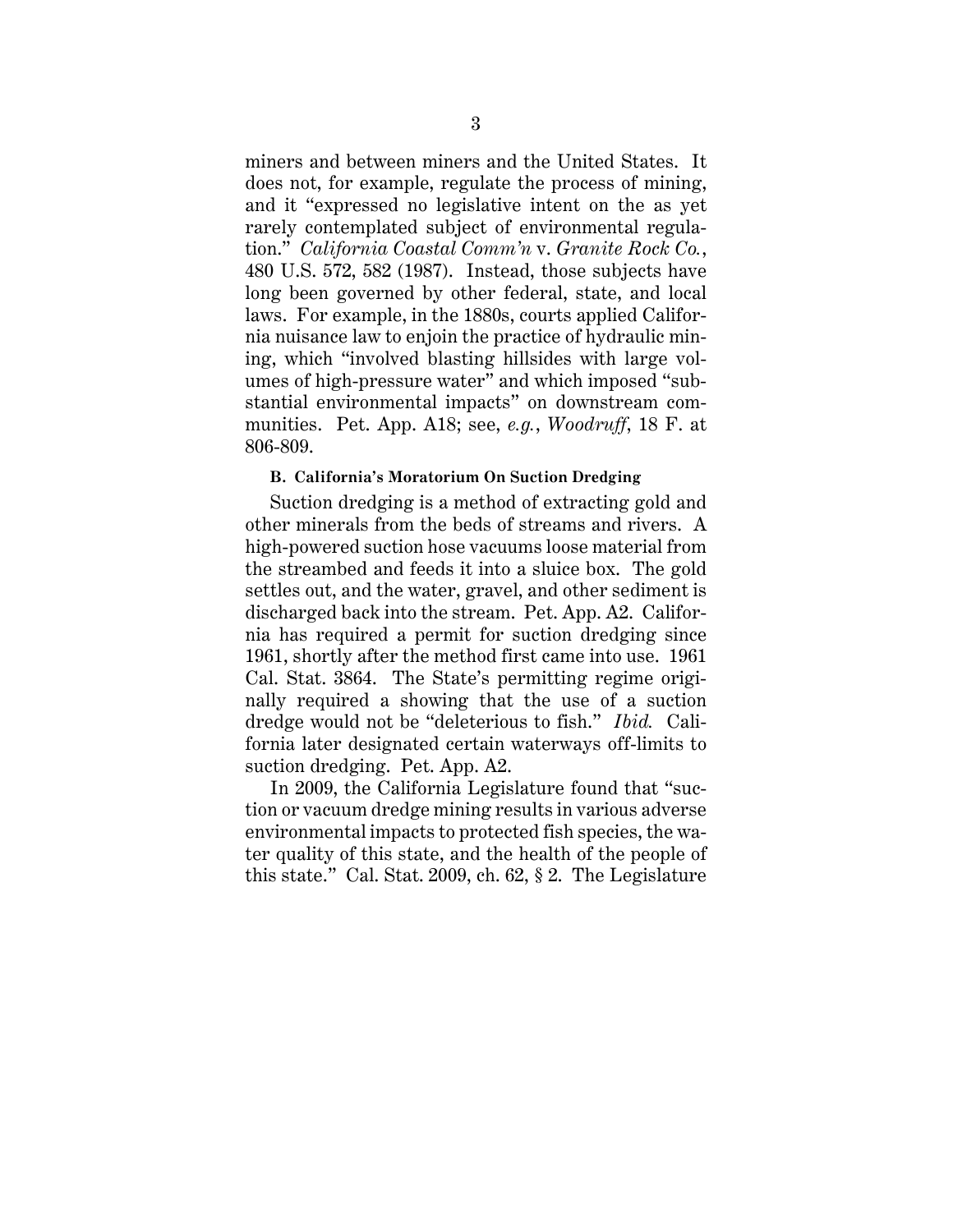accordingly suspended the permitting regime and prohibited suction-dredge mining pending an environmental review by the California Department of Fish and Wildlife (CDFW) and the issuance of new regulations. Pet. App. A3; see Cal. Fish & Game Code § 5653.1(b) (West 2013).

In 2011, the Legislature enacted an amendment providing that the moratorium would end no later than June 30, 2016. Pet. App. A3. That was the legal regime in effect when the conduct at issue in this case occurred. *Ibid.*; see *id.* at C2.

In 2012, the CDFW finished its environmental review, but determined that it did not have authority to adopt the regulations that would be required to fully mitigate the adverse impacts it had identified. Pet. App. A3; see *id.* at E23-E26. On June 27, 2012, the Legislature responded by eliminating the 2016 sunset and requiring the CDFW to submit a report on the statutory changes that would be needed to authorize the required regulations. *Id.* at A3; see Cal. Stat. 2012, ch. 39, § 7.

In 2015, after receiving the CDFW's report, the legislature amended the statute to grant the necessary regulatory authority. Pet. App. A3; see Cal. Stat. 2015, ch. 680, §§ 2, 4. The moratorium on suction dredging remains in place pending the issuance of the required regulations. Pet. App. A3; see Cal. Fish & Game Code § 5653.1(b) (West 2013). California has stated that the process of developing those regulations is ongoing. Br. in Opp. 21.

#### **C. The Present Controversy**

1. Petitioner is the part owner of an unpatented mining claim, which was located in 2010 in the Plumas National Forest in California. On June 16, 2012, a game warden found him using a suction dredge on the claim.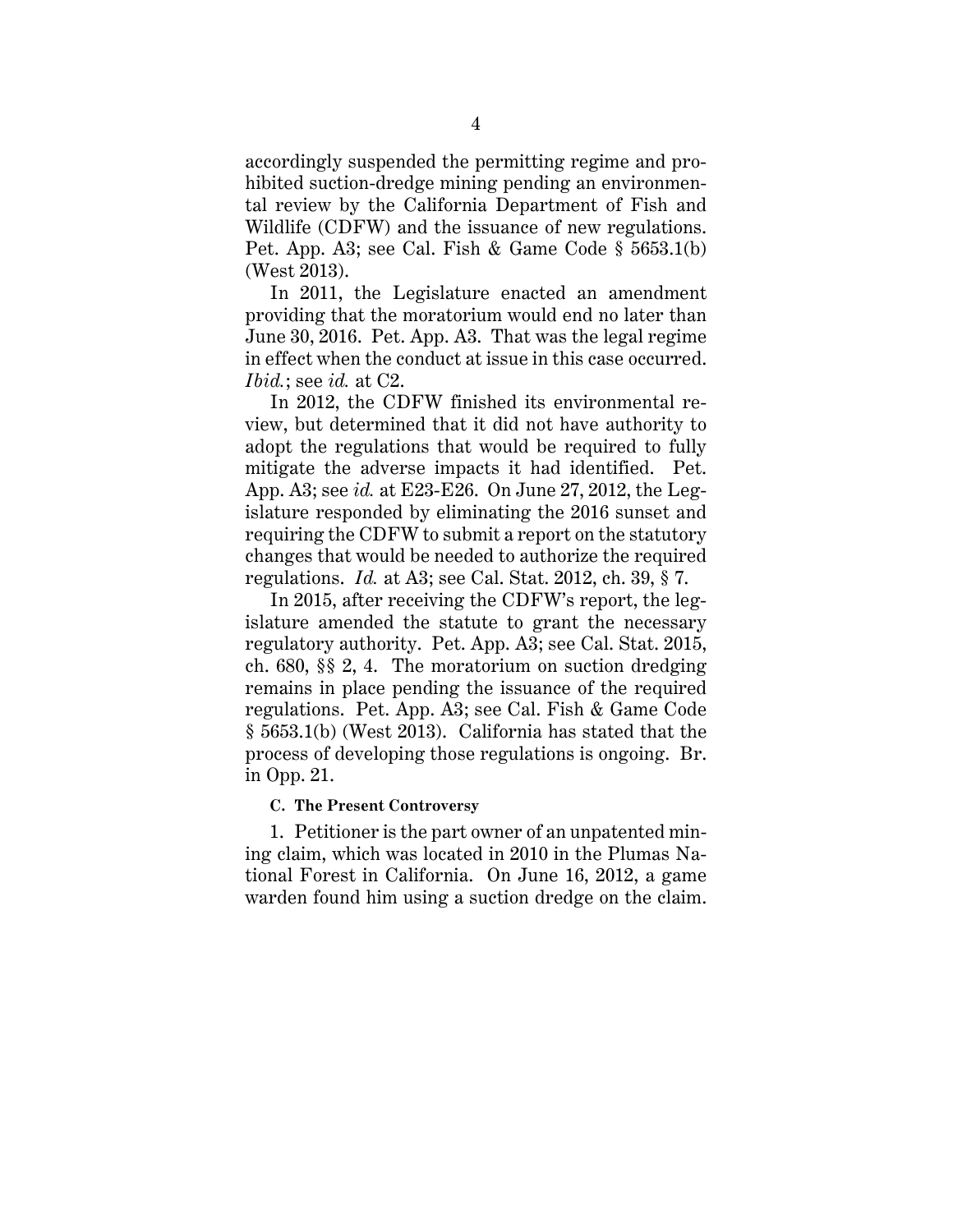Petitioner did not have the suction-dredge permit required by California law, and because of the moratorium he could not have obtained one. Pet. App. A3-A4, C2-C3.

California charged petitioner with two misdemeanors: operating a suction dredge without a permit and possessing a suction dredge in a closed area. Pet. App. A3. In a bench trial on stipulated facts, petitioner admitted to violating California law. *Id.* at A3. As relevant here, his only defense was that the Mining Act preempted California's moratorium on suction dredging to the extent it applies on federal lands. *Id.* at A4.<sup>1</sup> The trial court rejected that argument, convicted petitioner on both charges, and sentenced him to three years of probation. *Id.* at A5.

2. The California Court of Appeal, Third Appellate District, reversed. Pet. App. C1-C25. The court concluded that the moratorium would be preempted if it rendered gold mining on petitioner's claims "commercially impracticable." *Id.* at C24. The court remanded to allow the trial court to consider petitioner's proffer of evidence that he argued would establish that suction dredging is the only commercially viable method of mining his claims. *Ibid.*

3. The California Supreme Court granted discretionary review and upheld petitioner's conviction. Pet. App. A1-A30. The court explained that, in general, "[a] state 'is free to enforce its criminal and civil laws' on federal land, unless those laws conflict with federal legislation or regulation." *Id.* at A6 (quoting *Kleppe* v. *New* 

<sup>&</sup>lt;sup>1</sup> Petitioner also argued that the moratorium was preempted by another federal mining statute, 30 U.S.C. 612(b). Pet. App. A4. The California Supreme Court rejected that argument, *id.* at A26-A30, and petitioner does not renew it in this Court.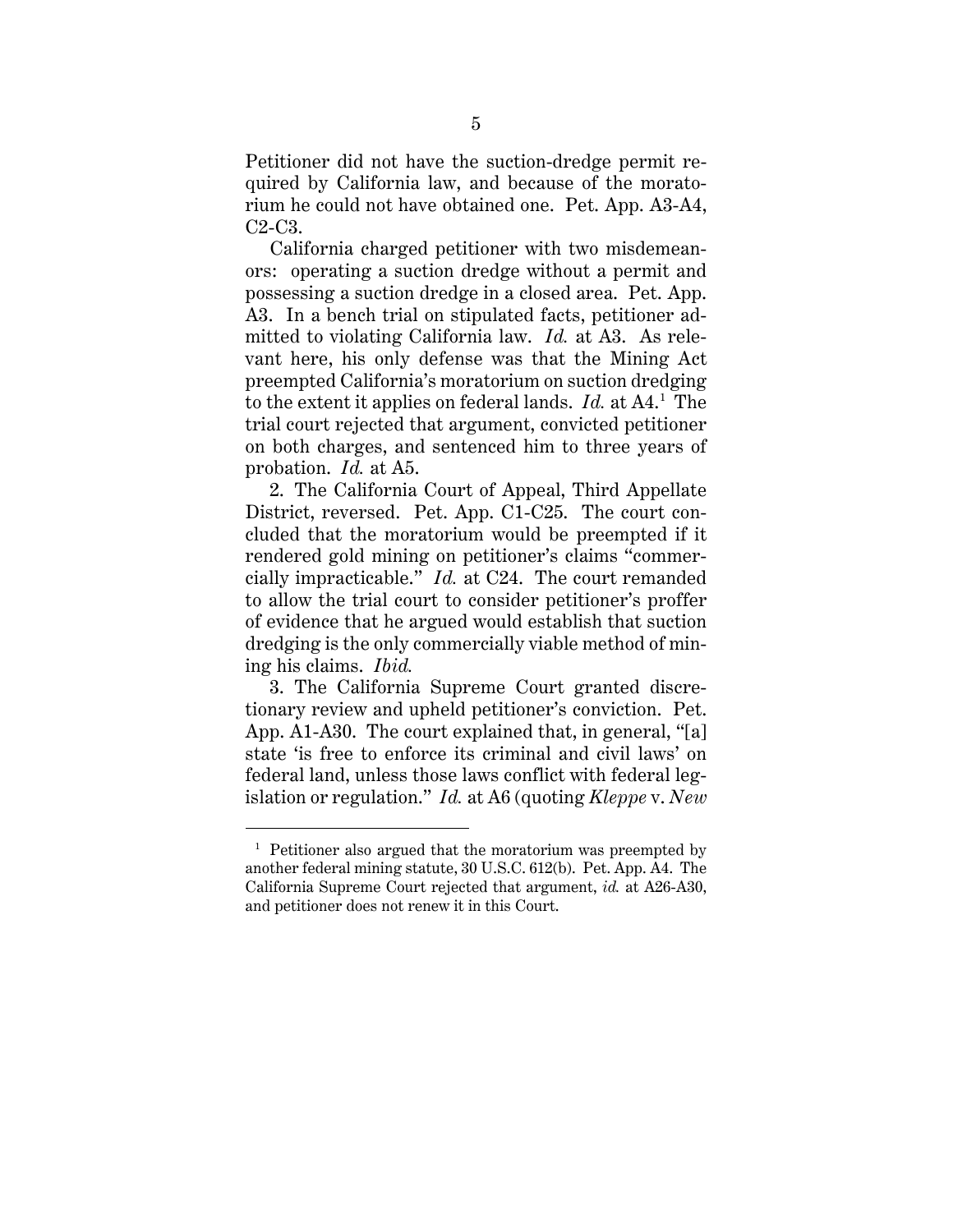*Mexico*, 426 U.S. 529, 543 (1976)). The court noted that the Mining Act "contain[s] no express preemption provision" and does not "occupy a relevant field that would foreclose state regulation" altogether. *Ibid.* Indeed, the court observed that this Court's decision in *Granite Rock* "rejected the argument that the [Mining Act] categorically forecloses states from imposing permit requirements" and other environmental regulations on mining "on federal land." *Id.* at A9 (citing *Granite Rock*, 480 U.S. at 582-584). Petitioner therefore relied solely on obstacle preemption, "the principle that a state may not adopt laws impairing 'the accomplishment and execution of the full purposes and objectives of Congress.'" *Id.* at A7 (quoting *Hines* v. *Davidowitz*, 312 U.S. 52, 67 (1941)).

The California Supreme Court rejected petitioner's contention that the moratorium on suction dredging is an obstacle to the accomplishment of the Mining Act's purposes. Pet. App. A9-A26. The court explained that the Mining Act focuses on "the allocation of real property interests among those who would exploit the mineral wealth of the nation's lands, not regulation of the process of exploitation—the mining—itself." *Id.* at A11. The court added that the Mining Act expressly contemplates the continued application of state law by, for example, requiring miners to comply "with State, territorial, and local regulations not in conflict with the laws of the United States governing their possessory title." 30 U.S.C. 26; see Pet. App. A11. And after reviewing the Mining Act's history and the contemporaneous state regulation of mining activities—including California's prohibition on hydraulic mining—the court found no support for petitioner's contention that Congress sought "to confer a right to mine, immune in whole or in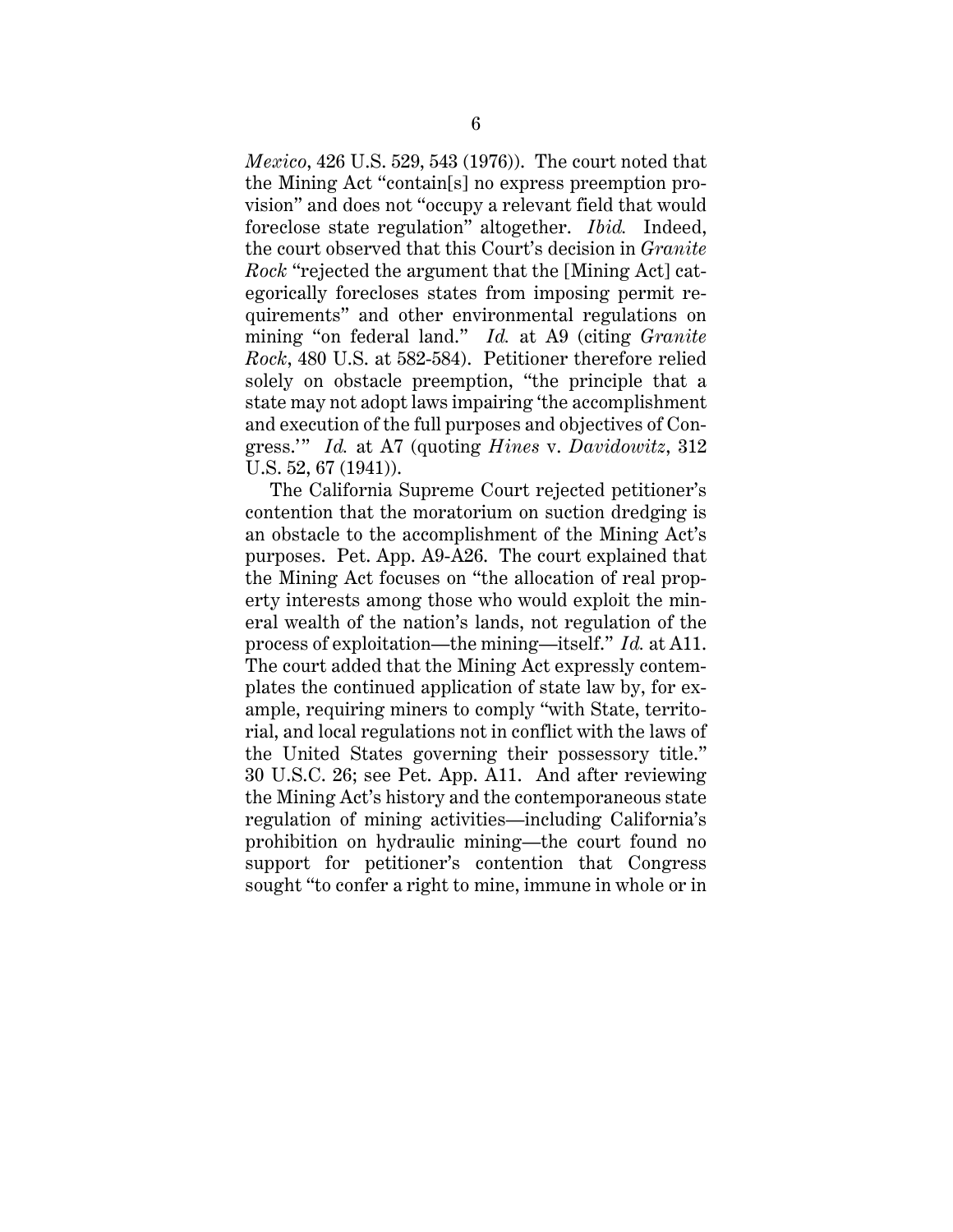part from curtailment by regulation." Pet. App. A16- A17; see *id.* at A13-A22. The court therefore held that California's temporary ban on suction dredging was not preempted by the Mining Act. *Id.* at A25-A26.

#### **DISCUSSION**

Petitioner renews his contention (Pet. 20-32) that the Mining Act preempts California's moratorium on suction dredging. Petitioner relies exclusively on obstacle preemption, asserting (Pet. 21) that the moratorium is preempted because it "frustrates the Mining Law's purpose" of promoting mining. The California Supreme Court correctly rejected that argument, and its decision neither conflicts with any decision of this Court nor implicates any division among the lower courts warranting this Court's intervention. And even if the question presented otherwise warranted this Court's review, the ongoing changes in California law would make this case a poor vehicle in which to consider it. The petition for a writ of certiorari should be denied.

# **A. The California Supreme Court Correctly Held That The Mining Act Does Not Preempt California's Moratorium On Suction Dredging**

The Mining Act's text, relevant federal regulations, and this Court's decision in *California Coastal Commission* v. *Granite Rock Co.*, 480 U.S. 572 (1987), all make clear that the Mining Act does not displace state environmental regulation of mining on federal land. The California Supreme Court thus correctly held that the State's moratorium on a method of mining that raises environmental concerns is a permissible regulation. Petitioner's attempt to equate that narrow measure with an impermissible total ban on mining is unpersuasive.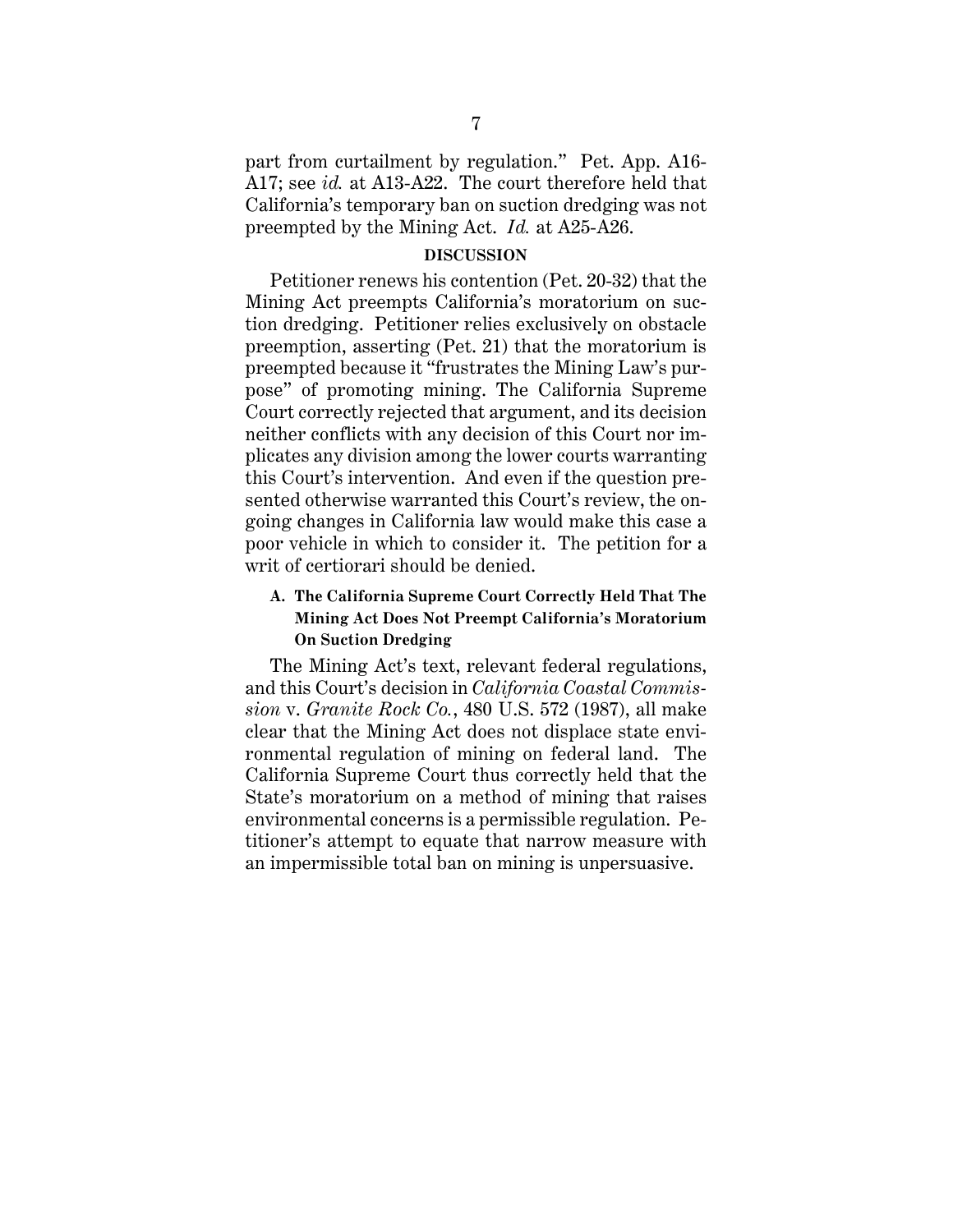## *1. The Mining Act contemplates continued state regulation of mining on federal land*

a. The Mining Act seeks to encourage the discovery and extraction of valuable mineral deposits on federal lands. See *United States* v. *Coleman*, 390 U.S. 599, 602 (1968). But as this Court has often instructed, "no legislation pursues its purposes at all costs." *CTS Corp.* v. *Waldburger*, 134 S. Ct. 2175, 2185 (2014) (quoting *Rodriguez* v. *United States*, 480 U.S. 522, 525-526 (1987) (per curiam)). "Congressional intent" therefore must be "discerned primarily from the statutory text." *Ibid.* The text of the Mining Act makes clear that "Congress was concerned principally with removing federal obstacles to mining, and specifically the threat of a property sale." Pet. App. A16. The Mining Act thus opens federal lands to exploration by miners, 30 U.S.C. 22; prescribes detailed requirements for taking, perfecting, and maintaining mining claims, *e.g.*, 30 U.S.C. 23-28*l*; and allows the holder of a mining claim to obtain a patent conferring fee simple title to the land, 30 U.S.C. 29, 37. Those provisions encourage the exploitation of valuable minerals by creating a scheme that defines and allocates property rights in the minerals and the lands where they are found. But the Mining Act does not address "the process of exploitation—the mining—itself." Pet. App. A11.

Nor does the Mining Act reflect any intent to displace state regulation of mining. Just the opposite: Congress expressly provided that the exclusive rights granted to petitioner and other holders of unpatented mining claims are conditioned on compliance "with State, territorial, and local regulations not in conflict with the laws of the United States governing their possessory title." 30 U.S.C. 26. And the provision on which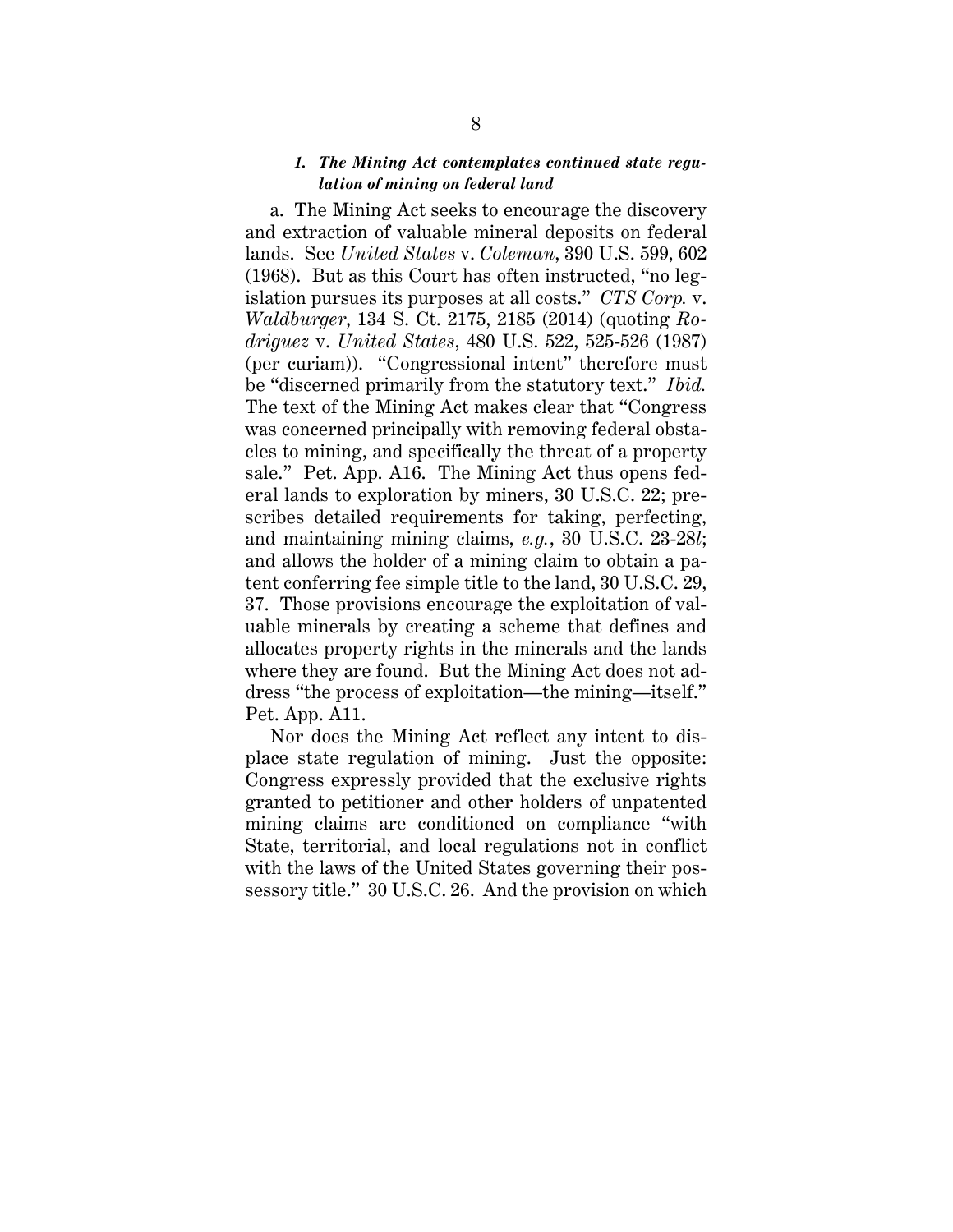petitioner relies likewise contemplates the continued application of state law by specifying that federal land is open to exploration for mining "*under regulations prescribed by law*, and according to the local customs or rules of miners in the several mining districts, so far as the same are applicable and not inconsistent with the laws of the United States." 30 U.S.C. 22 (emphasis added); see *O'Donnell* v. *Glenn*, 19 P. 302, 306 (Mont. 1888) ("The expression, 'under regulations prescribed by law,' is ample enough to embrace, not only the laws of congress, but also those of the territory.").

That understanding is reinforced by a more recent statute expressly setting forth the objectives of the federal mining laws. In the Mining and Minerals Policy Act of 1970, 30 U.S.C. 21a, Congress declared "that it is the continuing policy of the Federal Government" to foster "economically sound and stable domestic mining industries." *Ibid.* Congress was particularly focused on large-scale industrial mining that could reduce or eliminate the Nation's dependence on foreign sources of valuable resources. H.R. Rep. No. 1442, 91st Cong., 2d Sess. 2-4 (1970). But Congress also emphasized the Nation's "environmental needs," and it articulated a policy of reducing the "adverse impact of mineral extraction and processing upon the physical environment." *Ibid*.

b. The federal lands covered by the Mining Act are primarily administered by the Bureau of Land Management (BLM) in the Department of the Interior and the Forest Service in the Department of Agriculture. Both agencies have promulgated regulations governing mining operations, and those regulations require compliance with state environmental laws—including California's moratorium on suction dredging.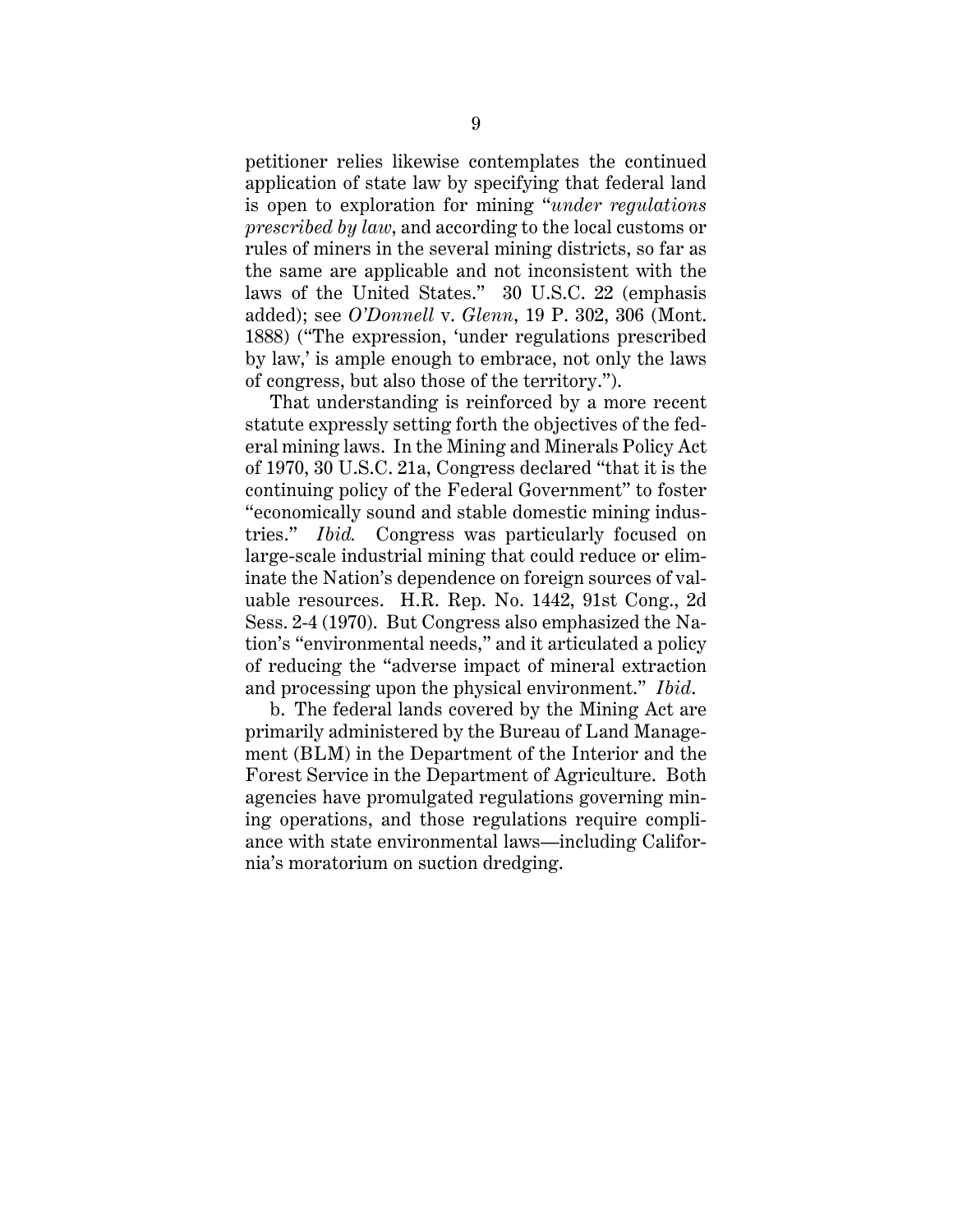The BLM's regulations specify that they preempt conflicting state law, but expressly provide that "there is no conflict if the State law or regulation requires a higher standard of protection for public lands." 43 C.F.R. 3809.3. In promulgating that regulation, the BLM explained that "States may apply their laws to [mining] operations on public lands," and it specifically identified a Montana law banning a particular mining method, "cyanide leaching," as the sort of permissible regulation that would "operate on public lands." 65 Fed. Reg. 69,998, 70,008-70,009 (Nov. 21, 2000); see Mont. Code Ann. § 82-4-390 (2015).

The Forest Service's regulations likewise require compliance with state environmental regulations, including "State air quality standards," 36 C.F.R. 228.8(a); "State water quality standards," 36 C.F.R. 228.8(b); and "State standards for the disposal and treatment of solid wastes," 36 C.F.R. 228.8(c); see also 36 C.F.R. 228.5(b) (referring to "compliance with the requirements of Federal *and* State laws") (emphasis added). See *Granite Rock*, 480 U.S. at 583 (discussing these Forest Service regulations). And, as particularly relevant here, the Forest Service has informed miners that it "recognizes [California's] state ban on suction dredge mining" and that "as long as the state moratorium is in effect," suction dredging is not permitted "within National Forest System lands" in California.<sup>2</sup>

<sup>2</sup> Forest Serv., *In Search of Gold: Panning, Dredging and Mining: Stanislaus National Forest* 1 (Aug. 2013), https://www.fs.usda.gov/Internet/FSE\_DOCUMENTS/fseprd534692.pdf; see Forest Serv., *Mining: Plumas National Forest* 1 (Feb. 2013), https://www.fs.usda.gov/ Internet/FSE\_DOCUMENTS/stelprdb5435954.pdf (similar).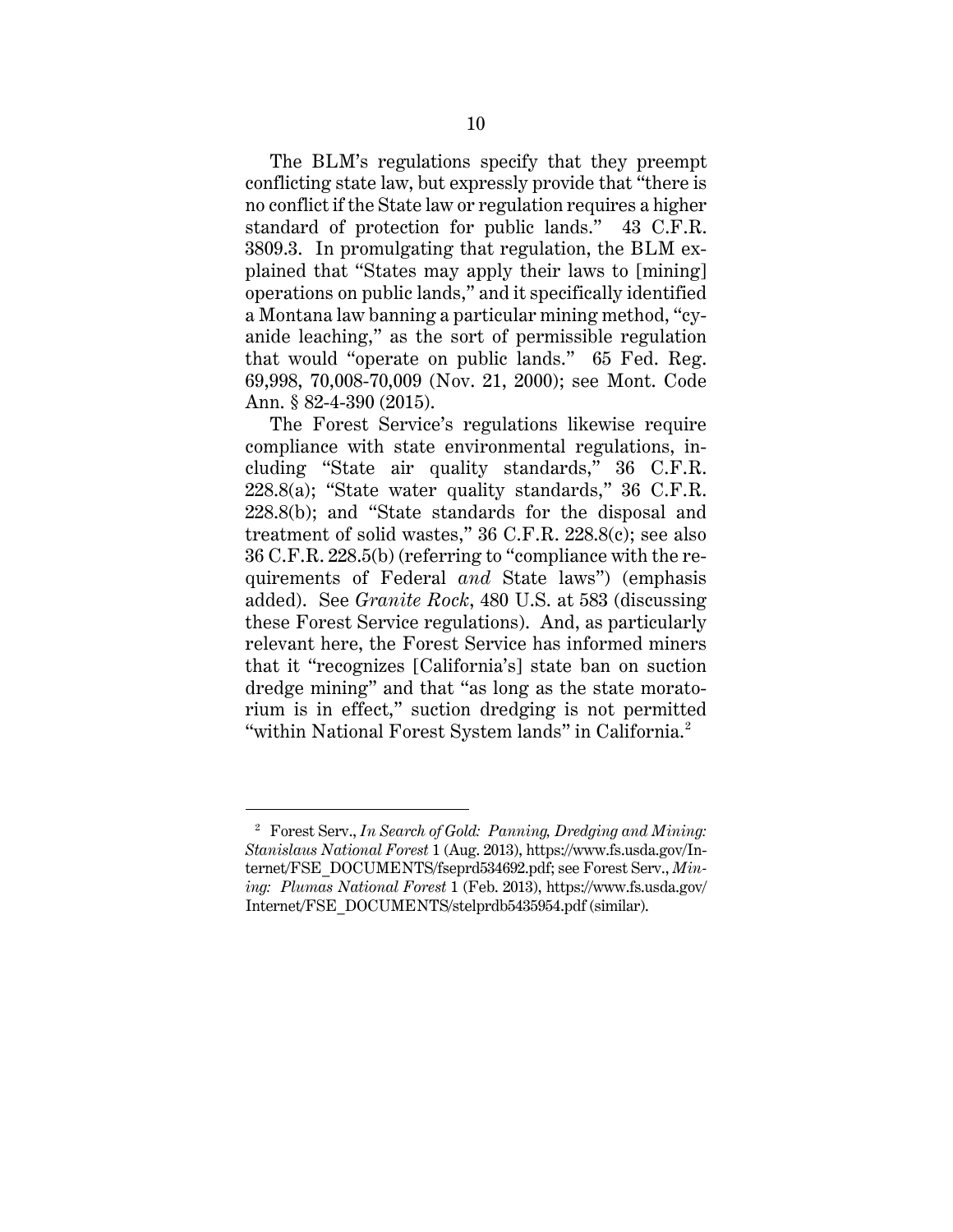The Department of the Interior's implementation of the Mining Act presupposes the application of state environmental regulations in another respect. The Mining Act applies only to "valuable mineral deposits," 30 U.S.C. 22, and a person seeking to perfect a mining claim thus must show that it contains minerals that are "valuable in an economic sense." *Coleman*, 390 U.S. at 602. "Minerals which no prudent man will extract because there is no demand for them at a price higher than the costs of extraction and transportation" cannot support a valid mining claim. *Ibid.* In applying that standard, the Department of the Interior has long taken into account the costs of extraction in compliance with all applicable laws, including state "environmental protection laws." *United States* v. *Pittsburgh Pac. Co.*, 30 I.B.L.A. 388, 393, 404- 405 (1977); see, *e.g.*, *Great Basin Mine Watch*, 146 I.B.L.A. 248, 256 (1998) ("[T]he costs of compliance with all applicable Federal and State laws (including environmental laws) are properly considered in determining whether or not the mineral deposit is presently marketable at a profit.").

c. This Court's decision in *Granite Rock* confirms that the Mining Act does not preempt state environmental regulations. In that case, a mining company argued that a state permitting requirement was preempted by several different federal statutes. See 480 U.S. at 581-582. In the portion of its decision addressing the Mining Act, the Court rejected the argument that the Mining Act confers a right to conduct mining on federal land "unhindered by any state environmental regulation." *Id.* at 582. The Court emphasized that the applicable Forest Service regulations "expressly contemplate coincident compliance with state as well as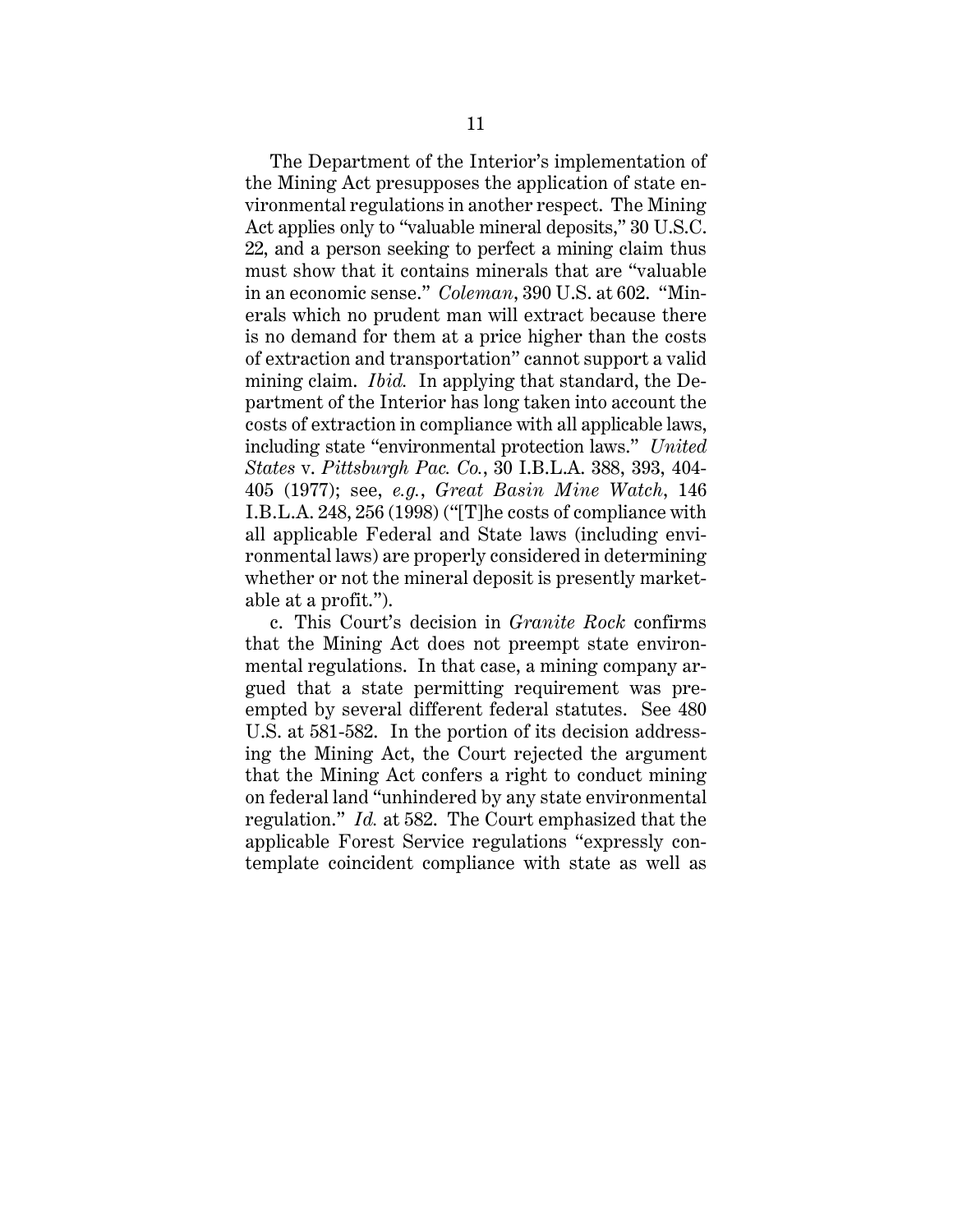with federal law," and it concluded that those regulations confirm that the Mining Act does not displace state environmental regulation. *Id.* at 584.

## *2. California's moratorium on suction dredging is a permissible environmental regulation*

Petitioner does not dispute that "states have authority to regulate the environmental impacts of mining on federal lands." Pet. 4; see, *e.g.*, Pet. 22 n.9; Reply Br. 6. The States have long exercised that authority. Pet. App. A17-A23. And like California's restrictions on hydraulic mining in the 1880s and Montana's more recent prohibition on cyanide leaching, California's moratorium on suction dredging is not preempted by the Mining Act. Petitioner provides no sound reason to conclude otherwise.

a. Petitioner's most basic argument is that because the Mining Act seeks to "encourage productive mining on federal lands," state laws that interfere with such mining are preempted. Reply Br. 1; see, *e.g.*, Pet. 3-4, 20-21. But "it frustrates rather than effectuates legislative intent simplistically to assume that *whatever* furthers the statute's primary objective must be the law." *Rodriguez*, 480 U.S. at 526. This Court has thus rejected preemption claims grounded in broadly formulated statutory purposes like the one petitioner invokes here. For example, the Court held that federal statutes establishing a national policy "to encourage and foster the greater use of coal" did not preempt a state tax on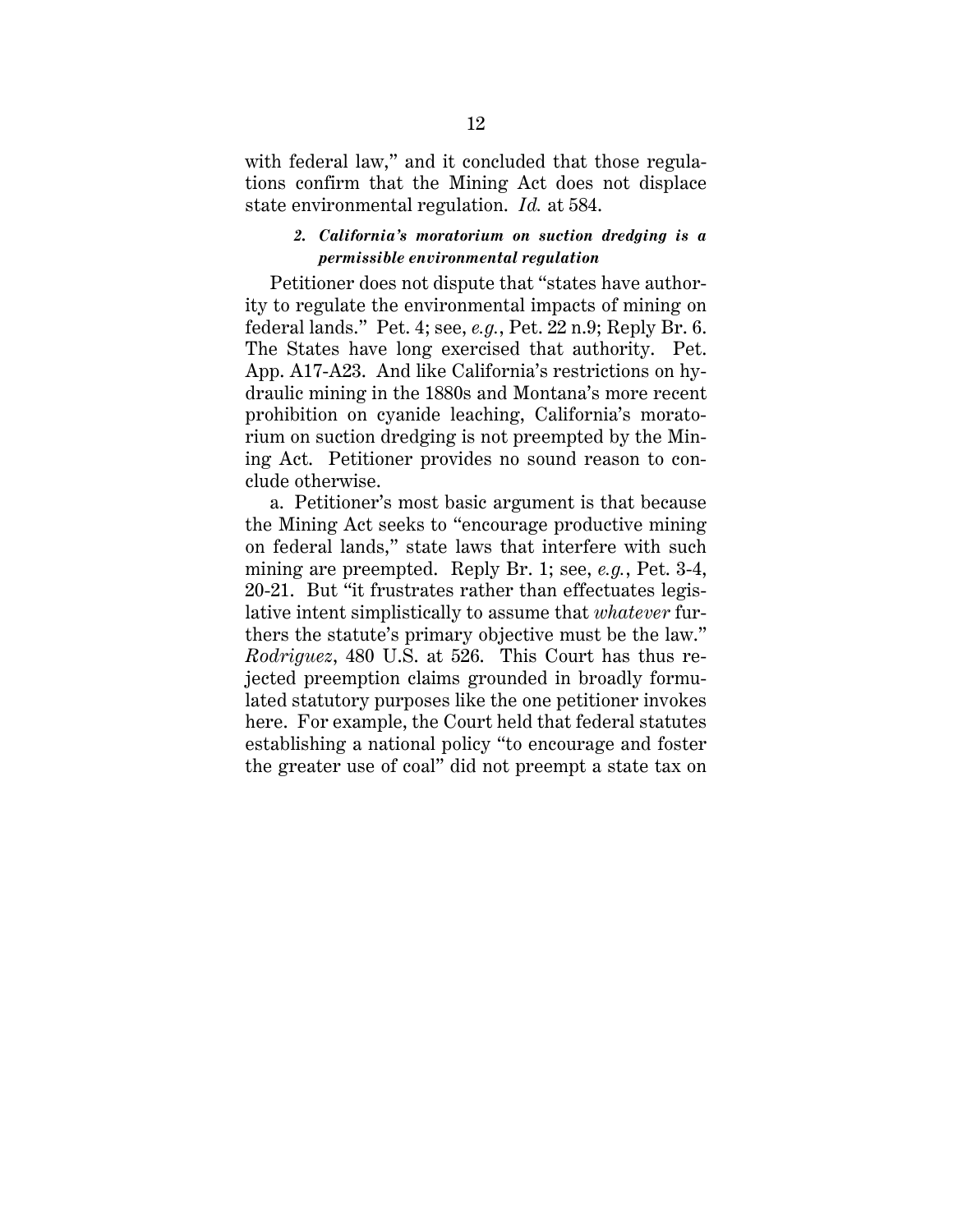coal extracted from federal lands. *Commonwealth Edison Co.* v. *Montana*, 453 U.S. 609, 633 (1981) (citation omitted). 3

So too here. The Mining Act seeks to encourage mining on federal lands, but that general policy cannot sensibly be read to preempt a state law merely because that law limits particular mining methods. It would be especially unsound to infer such a sweeping preemptive intent from a statute that explicitly contemplates the continued application of state laws regulating mining. See 30 U.S.C. 22, 26.

Ultimately, petitioner does not appear to disagree. He acknowledges (Pet. 4) that "federal law gives states ample room to regulate suction dredge mining—and any other form of mining—to mitigate environmental impacts." Because regulations mitigating those impacts may make mining more difficult—and may entirely prevent mining in particular areas, or using particular methods—the mere fact that a state law has that consequence cannot be sufficient to establish that it is preempted.

b. Petitioner's other principal argument is that California's moratorium is preempted because it is a "mining ban" rather than an environmental regulation. Indeed, the characterization of the California law as an "outright ban[] on mining" pervades the petition. Pet.

<sup>3</sup> See, *e.g., Pacific Gas & Elec. Co.* v. *State Energy Res. Conservation & Dev. Comm'n*, 461 U.S. 190, 221 (1983) (rejecting an argument that that all state regulation limiting the use of atomic energy is preempted by a federal statute "encourag[ing] widespread participation in the development and utilization of atomic energy") (citation omitted); *Exxon Corp.* v. *Governor of Md.*, 437 U.S. 117, 132- 134 (1978) (rejecting the argument that because the federal antitrust laws favor free competition as a "basic national policy," a state law regulating retail distribution of gasoline was preempted).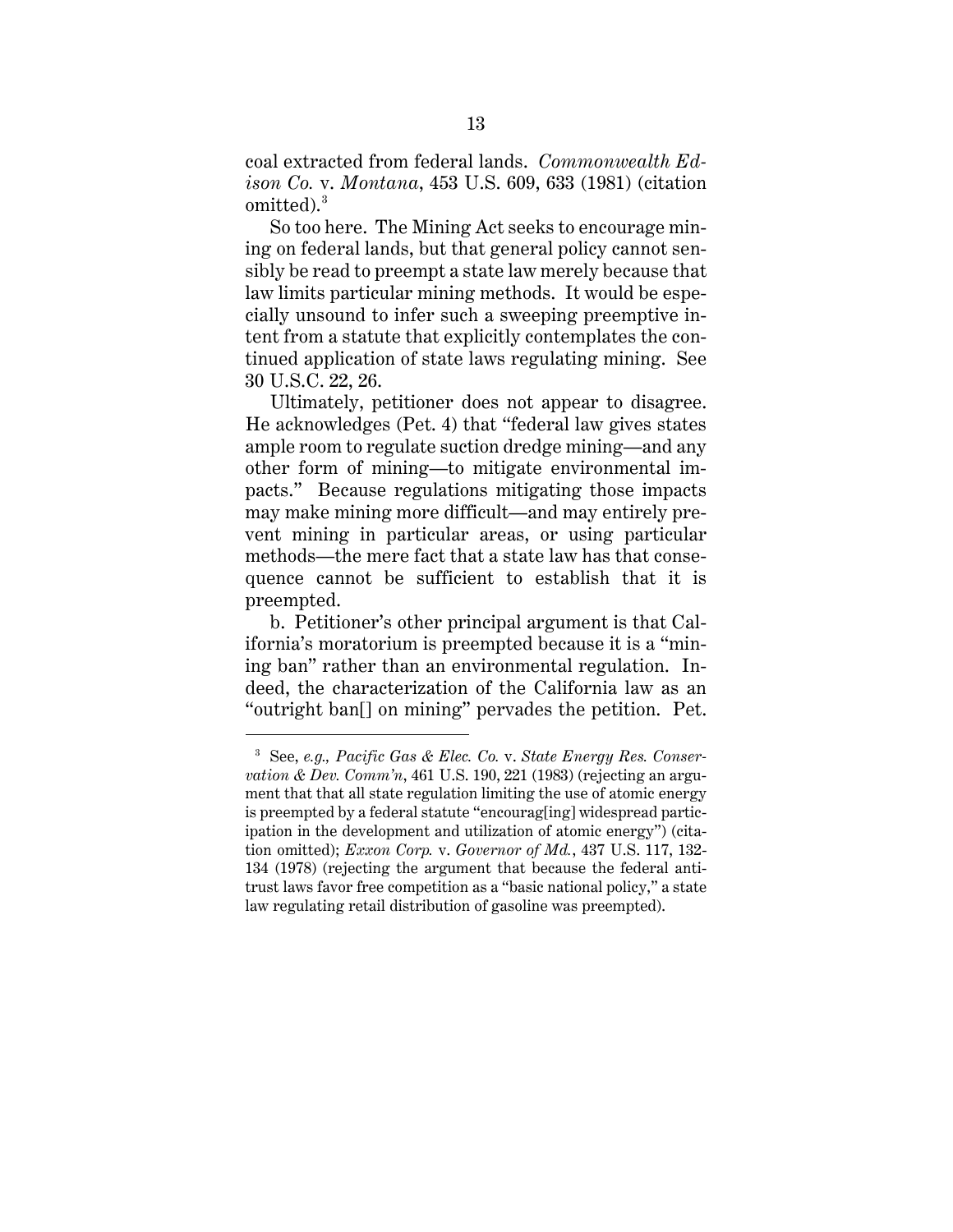21; see, *e.g.*, Pet i, 5, 20, 25, 27; Reply Br. 1, 5, 6, 8, 9, 10. But petitioner's proffered distinction between a permissible "regulation" and an impermissible "ban" does not withstand scrutiny.

The United States agrees that a state prohibition on all mining within its borders would be preempted as applied to unpatented mining claims on federal land because it would stand as "an obstacle to the accomplishment and execution of the full purposes and objectives" of the Mining Act. *Hines* v. *Davidowitz*, 312 U.S. 52, 67 (1941). But California has not adopted such a ban, and the California Supreme Court did not hold that it could do so. Instead, California adopted, and the California Supreme Court upheld, a moratorium on the use of a specific apparatus, the suction dredge. Suction dredges are used to mine particular minerals (here, gold) in a particular location (rivers and streams). The ban on the use of suction dredges leaves undisturbed all mining operations on land, and all other methods of extracting minerals from streams and rivers. It thus cannot reasonably be equated with the sort of total prohibition on mining that would frustrate the operation of the Mining Act. And that is particularly true because even with respect to gold, the specific mineral at issue here, the ban leaves undisturbed the land-based operations that account for the large majority of California's total production. See Br. in Opp. 29-30 & nn.20-21.

c. Petitioner also asserts that, rather than imposing a general moratorium, California should have adopted more targeted restrictions to mitigate "suction dredge mining's potential environmental impacts." Pet. 24; see Pet. 4. But state environmental regulations may take the form of prohibitions on harmful activities, mitigat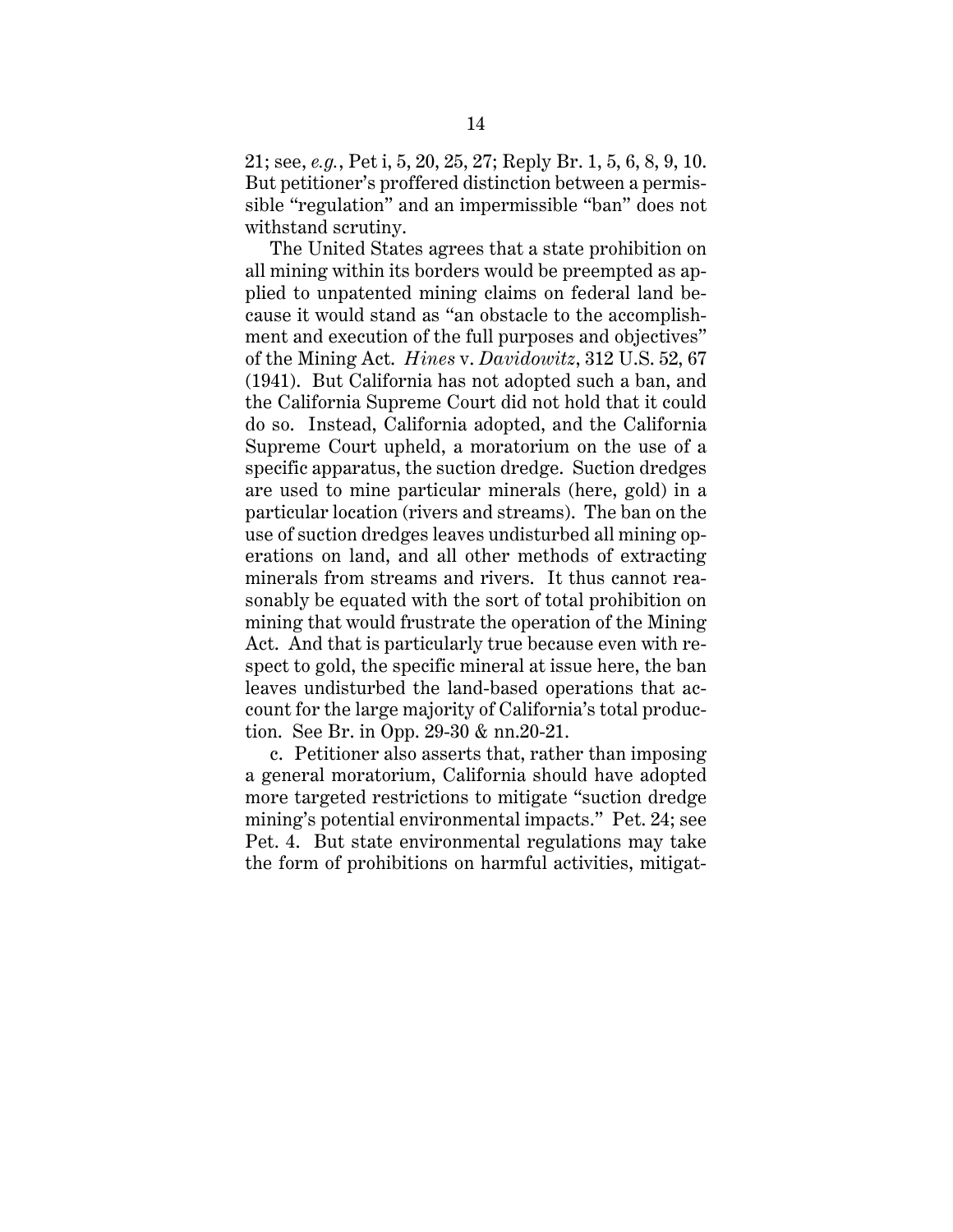ing regulations, or some combination of the two. Montana, for example, chose to prohibit rather than merely regulate cyanide leaching. See Mont. Code Ann. § 82-4- 390 (2015). Nothing in the Mining Act suggests that Congress denied States the ability to make those policy choices.

Petitioner's argument is particularly misplaced here because California *is* in the process of developing a more targeted system of rules to "regulate suction dredge mining's potential environmental impacts" (Pet. 24). The State's initial prohibition on suction-dredge permits was enacted in 2009, after a state court held that the prior permit regime violated state environmental laws. Pet. App. A3; Br. in Opp. 4. The Legislature was concerned that suction dredging "contributed to mercury contamination of both fish and humans," and it found that suction dredging "'results in various adverse environmental impacts to protected fish species, the water quality of this state, and the health of the people of this state.'" Pet. App. A3 (citation omitted). And although the moratorium has been amended several times, in all of its forms it has been set to expire once the State implements a revised set of regulations that adequately mitigates those harms. *Ibid.*

# **B. The California Supreme Court's Decision Does Not Warrant Further Review**

Petitioner contends (Pet. 22-32) that further review is warranted because this case provides an opportunity to resolve questions left unanswered in *Granite Rock*, because the California Supreme Court's decision creates a conflict among the lower courts, and because this case is a vehicle to resolve a question of national importance. All of those contentions lack merit.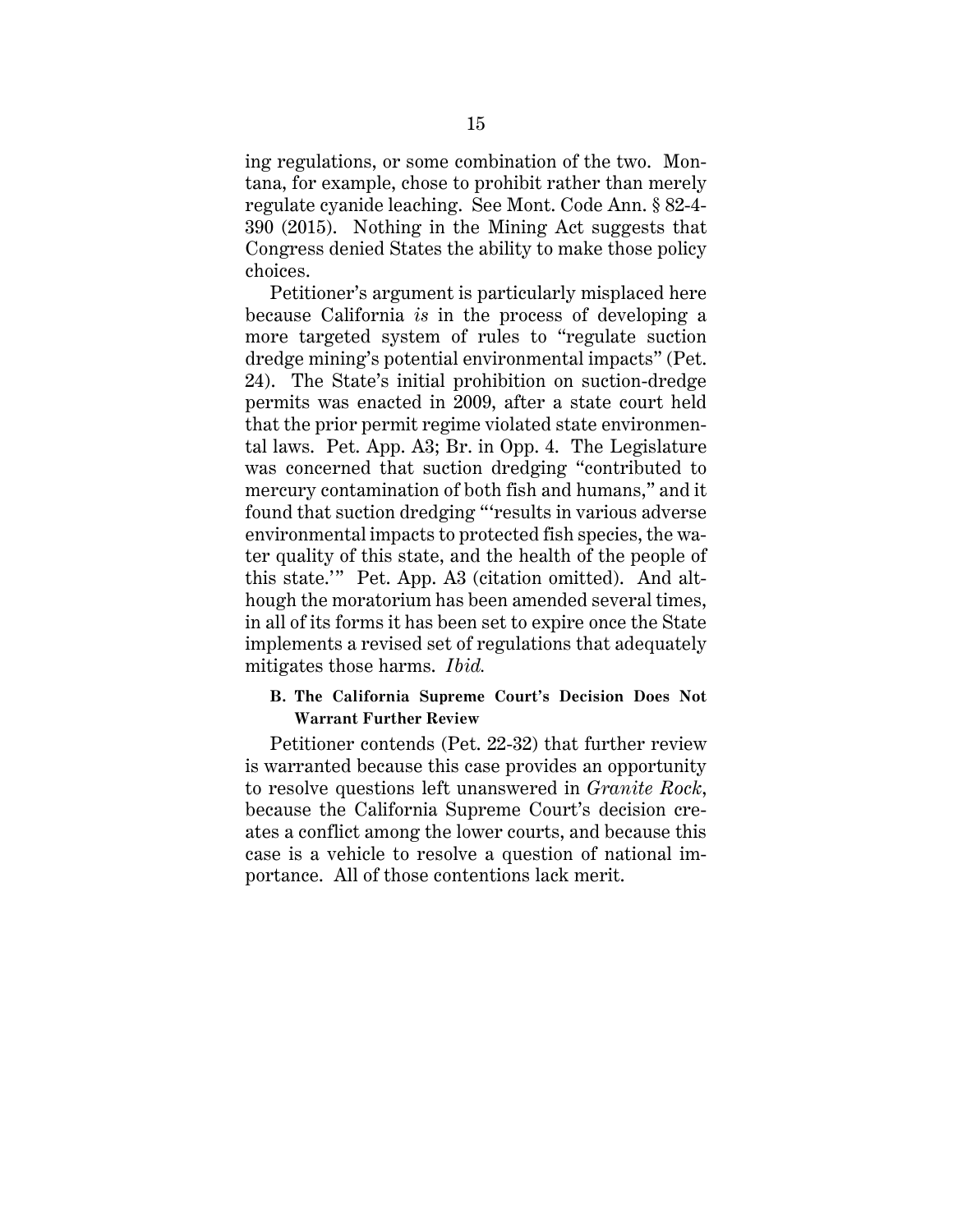### *1. This case provides no occasion to address the questions left open in* **Granite Rock**

Petitioner first asserts (Pet. 23) that this case presents "an opportunity to resolve [a] question left open by *Granite Rock*." That question is not presented here because petitioner has not relied on the federal statutes at issue in the relevant portion of this Court's opinion in *Granite Rock*.

In *Granite Rock*, this Court rejected a mining company's preemption challenge to a California statute requiring a permit to conduct mining anywhere in the State's coastal zone, including on National Forest System lands. 480 U.S. at 576-577. Like petitioner, the plaintiff in *Granite Rock* argued that the permit requirement was preempted by the Mining Act. *Id.* at 582-584. Unlike petitioner, however, the *Granite Rock*  plaintiff also relied on two *other* statutes, the Federal Land Policy and Management Act of 1976 (FLPMA), 43 U.S.C. 1701 *et seq*., and the National Forest Management Act of 1976 (NFMA), Pub. L. No. 94-588, 90 Stat. 2949. See *Granite Rock*, 480 U.S. at 584-586. The discussion on which petitioner relies (Pet. 22-23) appears in the Court's analysis of those land-management statutes, not the Mining Act.

Specifically, the Court assumed without deciding that "the combination of the NFMA and the FLPMA pre-empts the extension of state *land use plans* onto unpatented mining claims in national forest lands." *Granite Rock*, 480 U.S. at 585 (emphasis added). In so doing, the Court distinguished such potentially impermissible "land use planning" from permissible "environmental regulation." *Id.* at 587. The former "chooses particular uses for the land"; the latter "does not mandate particular uses of the land but requires only that,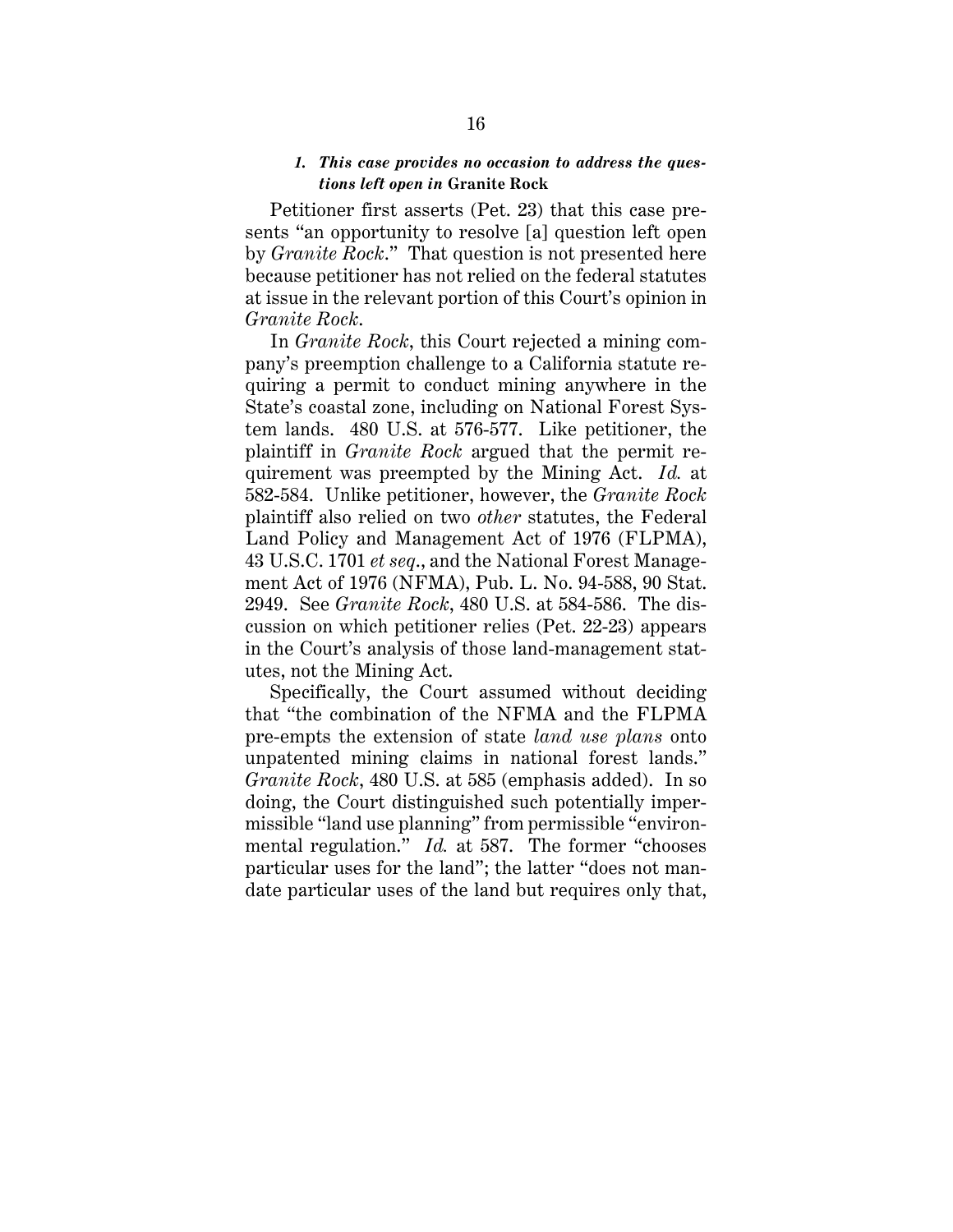however the land is used, damage to the environment is kept within prescribed limits." *Ibid.* In the sentence on which petitioner relies, the Court stated: "The line between environmental regulation and land use planning will not always be bright; for example, one may hypothesize a state environmental regulation so severe that a particular land use would become commercially impracticable." *Ibid.* But the Court had no occasion to define that boundary with greater specificity, because it concluded that, at least on its face, the permit requirement at issue in *Granite Rock* was environmental regulation rather than land use planning. *Id.* at 588-589.

Petitioner asserts (Pet. 22-23) that this case presents the opportunity to determine the point at which a state environmental regulation becomes too "severe." But petitioner has not argued that California's moratorium on suction dredging is preempted by the NFMA or the FLPMA, and the California Supreme Court did not address those statutes. Nor could petitioner plausibly assert that California's moratorium on suction dredging is the sort of potentially impermissible "land use planning" this Court contemplated in *Granite Rock*. The moratorium does not purport to dictate the use of particular parcels of federal land; instead, it prohibits the use of a mining technique throughout the State. This case thus presents no occasion to address the questions left open by the Court's decision in *Granite Rock*. 4

<sup>&</sup>lt;sup>4</sup> The California Court of Appeal relied on the same portion of this Court's opinion in *Granite Rock* to hold that an environmental regulation is preempted if it renders mining on a particular claim "commercially impracticable." Pet. App. C24. Petitioner correctly declines to defend that holding. The commercial viability of mining on a particular mining claim necessarily depends on a host of factors, including the market price of the mineral and the cost of extraction.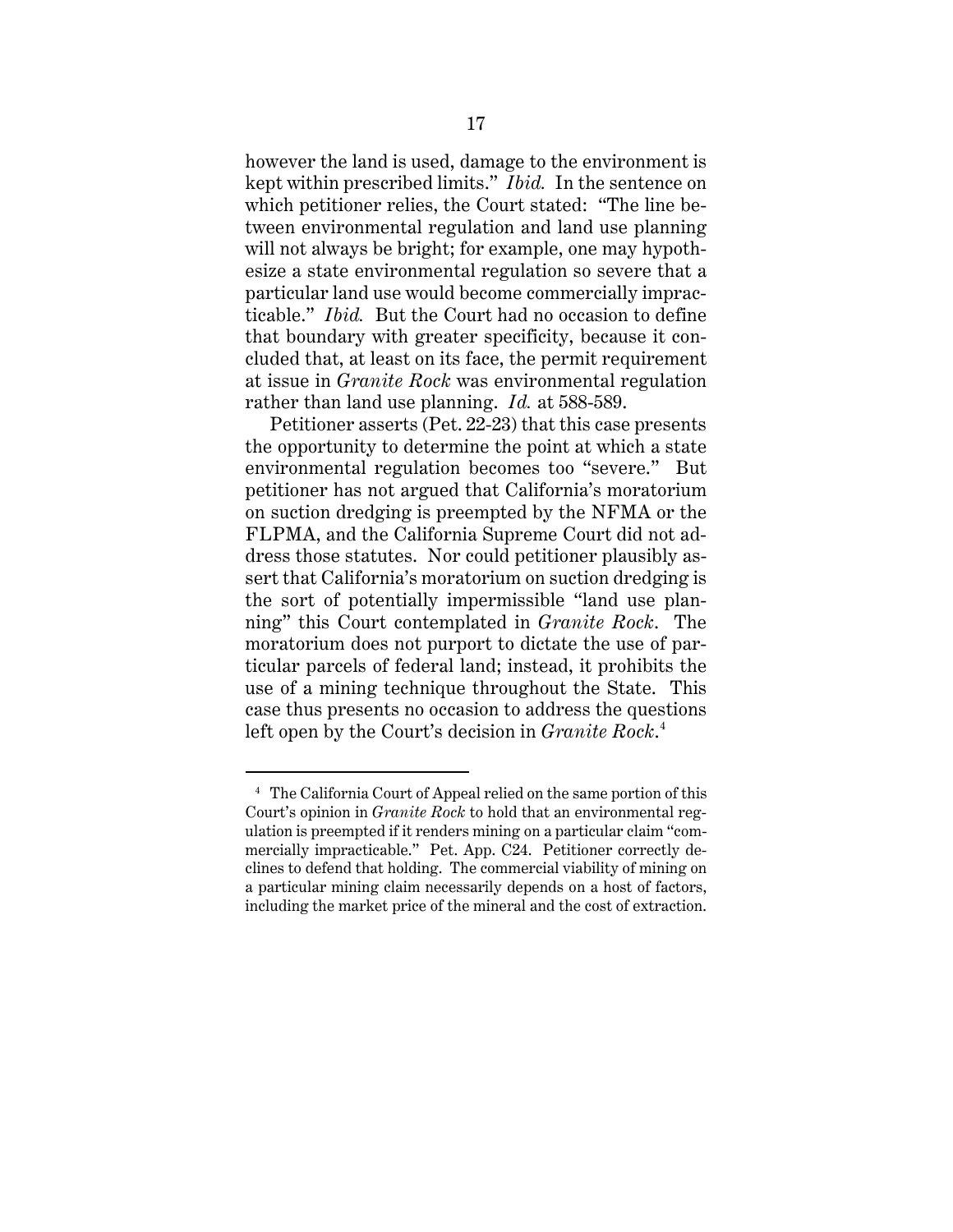# *2. The California Supreme Court's decision does not conflict with any decision of another state court of last resort or a federal court of appeals*

Petitioner asserts (Pet. 23-27) that the California Supreme Court's decision conflicts with decisions of the Eighth and Federal Circuits and the Colorado Supreme Court. But the holdings of those cases are distinguishable, and any conflict in their reasoning does not warrant this Court's review—particularly because two of the three decisions pre-dated *Granite Rock*.

a. Petitioner principally relies (Pet. 23-25) on the Eighth Circuit's decision in *South Dakota Mining Ass'n* v. *Lawrence County*, 155 F.3d 1005 (1998). That case involved a county zoning ordinance that prohibited surface metal mining in the "Spearfish Canyon Area." *Id.* at 1007. Ninety percent of that area was National Forest System land; the remaining ten percent contained "privately owned patented mining claims." *Ibid.* The Eighth Circuit concluded that because surface metal mining was the only practical method to mine in the affected area, the zoning ordinance was "a de facto ban on mining in the area." *Id.* at 1011. In holding that the ordinance was preempted, the court purported to rely on the Mining Act. *Ibid.* But the Eighth Circuit rested its decision on *Granite Rock*'s distinction be-

In a location where extraction is sufficiently costly, the added expense of complying with *any* environmental regulation—or, for that matter, a state tax or minimum wage law—could render mining commercially impracticable. But it does not follow that those regulations would be preempted. The Mining Act was "neither a guarantee that mining would prove feasible nor a grant of immunity against local regulation, but simply an assurance that the ultimate original landowner, the United States, would not interfere by asserting its own property rights." *Id.* at A17.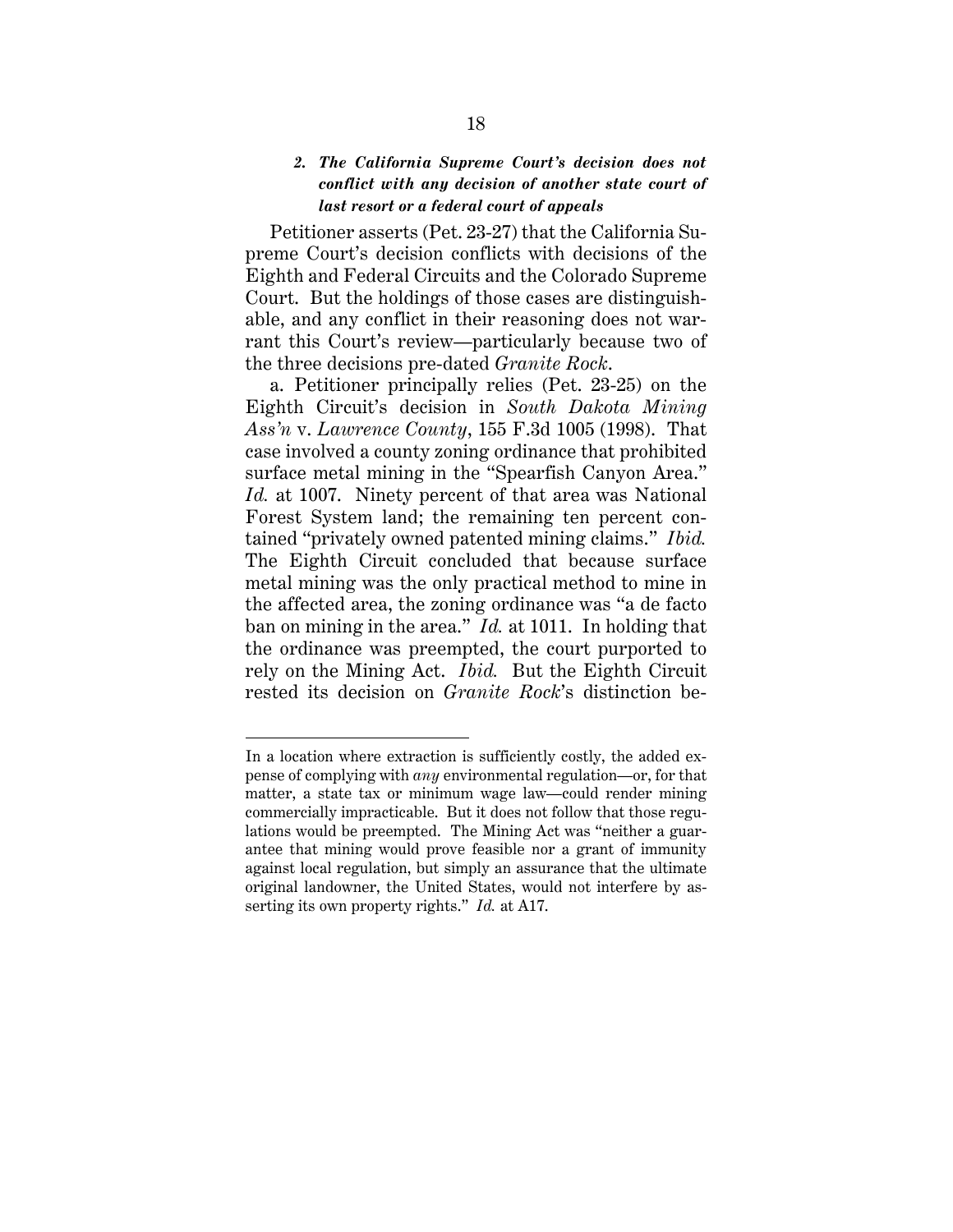tween a permissible environmental regulation and a potentially impermissible land use regulation—a distinction that was based on the preemptive effect of the FLPMA and the NFMA, not the Mining Act. See *ibid.* (citing *Granite Rock*, 480 U.S. at 587).5

The Eighth Circuit's decision thus sheds little light on the Mining Act's preemptive scope. And the court's holding that a zoning ordinance prohibiting *all* mining in a specific area was an "impermissible land use regulation," *South Dakota Mining Ass'n*, 115 F.3d at 1011, does not suggest that it would invalidate a law like the one at issue here. Unlike that zoning ordinance, California's moratorium cannot be characterized as "land use regulation," because it does not single out specific federal land or distinguish between parcels of land at all; instead, it regulates a method of mining on *all* land in the State. And because it bans only a single method, it is not "a de facto ban on mining." *Ibid.* Accordingly, although the California Supreme Court rejected aspects of the Eighth Circuit's reasoning—or at least the broad understanding of that reasoning urged by petitioner, Pet. App. A24-A26—there is no conflict between the two decisions.

b. Petitioner also relies (Pet. 25-27) on decisions of the Colorado Supreme Court and the Federal Circuit. But those decisions could not create a conflict warranting this Court's review because they pre-dated *Granite Rock*. As petitioner acknowledges (Reply Br. 8), *Granite Rock* made it "clear" that "states may regulate mining to reduce its environmental impacts," including

<sup>&</sup>lt;sup>5</sup> The Eighth Circuit's imprecise preemption analysis may be attributable to the fact that the county had conceded that its ordinance was preempted and that the United States did not participate in the litigation. *South Dakota Mining Ass'n*, 115 F.3d at 1008 & n.3.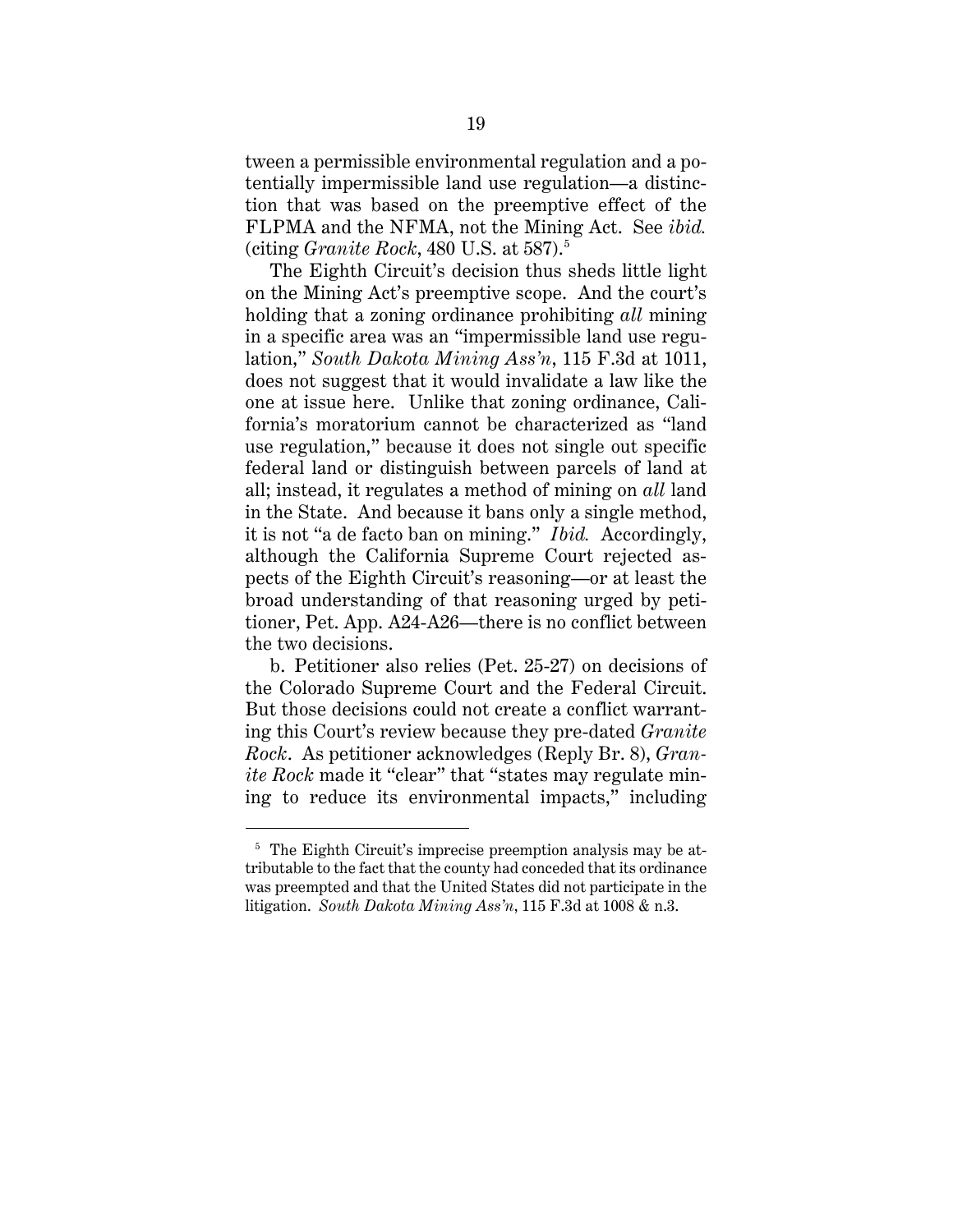through permitting requirements. To the extent that statements in the decisions on which petitioner relies suggest otherwise, they are no longer good law. And those decisions are, in any event, distinguishable.

In *Brubaker* v. *Board of County Commissioners*, 652 P.2d 1050 (Colo. 1982) (en banc), the plaintiffs were seeking to establish the validity of their mining claims, a question that turned on "whether they had made a qualifying discovery of valuable mineral deposits under federal mining law." *Id.* at 1052. To answer that question, the relevant federal agencies had "authorized core drilling to obtain samples from the sites so that marketability could be determined." *Id.* at 1053. The Colorado Supreme Court held that the county in which the mining claims were located could not withhold the permit necessary to allow "the test drilling necessary to determine the validity of the[] claims." *Id.* at 1052. In so holding, the court repeatedly emphasized that the drilling at issue was "directed to obtaining information vital to a determination of the validity of the [relevant] mining claims." *Id.* at 1056. The court thus held that the county was "attempting to frustrate implementation of the very scheme of disposition of federal mineral lands that is at the core of 30 U.S.C. § 22." *Id.* at 1058; see *id.* at 1060 (Dubofsky, J., concurring). Unlike the drilling at issue in *Brubaker*, suction dredging in California's waterways is neither specifically authorized by a federal agency nor "vital to a determination of the validity" of petitioner's claim under the Mining Act. *Id.* at 1056.<sup>6</sup>

<sup>6</sup> In addition, as in the Eighth Circuit's decision in *South Dakota Mining Association*, the Colorado Supreme Court's preemption holding also appeared to rest in part on a conclusion that the county's denial of the permit based on its "long-range plan" for the lands at issue was an impermissible "attempt by the County to substitute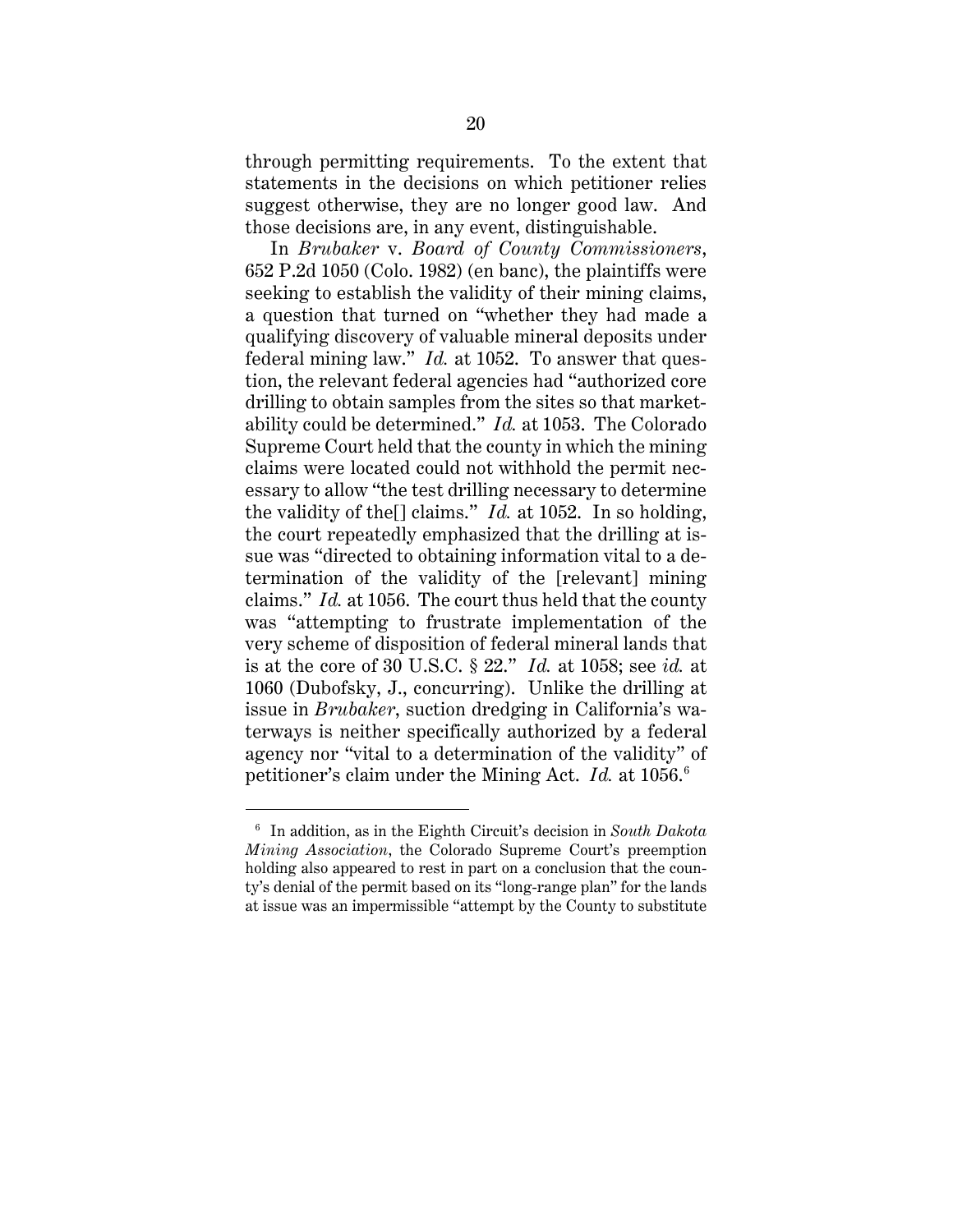In *Skaw* v. *United States*, 740 F.2d 932 (Fed. Cir. 1984), holders of unpatented mining claims filed a suit against the United States asserting that a federal statute prohibiting "[d]redge or placer mining" in the area where their claims were located was a taking for which the government owed just compensation under the Fifth Amendment. *Id.* at 934-935 (citation and emphasis omitted). The Federal Circuit rejected the Claims Court's conclusory holding that the federal statute could not have effected a taking because Idaho had stopped issuing the permits required for suction dredging before the federal statute was enacted. *Id.* at 940. In so doing, the Federal Circuit stated that the Idaho law withholding permits was preempted because the state "could not lawfully deny plaintiffs the right to mine." *Ibid.*

*Skaw* thus arose in an unusual posture, and the validity of the Idaho law was not the focus of the litigation. See 740 F.2d at 940 n.3. The Federal Circuit's core holding—that the state permitting restriction would not eliminate the plaintiffs' asserted property rights in their unpatented mining claims or otherwise foreclose their takings claim—does not conflict with the decision below. And to the extent that the Federal Circuit concluded that *any* state permitting requirement that prohibited a particular type of mining in a particular area is preempted, its holding did not survive *Granite Rock*. See 480 U.S. at 588-589.

its judgment for that of Congress concerning the appropriate use" of particular lands—that is, to engage in land-use planning. *Brubaker*, 652 P.2d at 1056.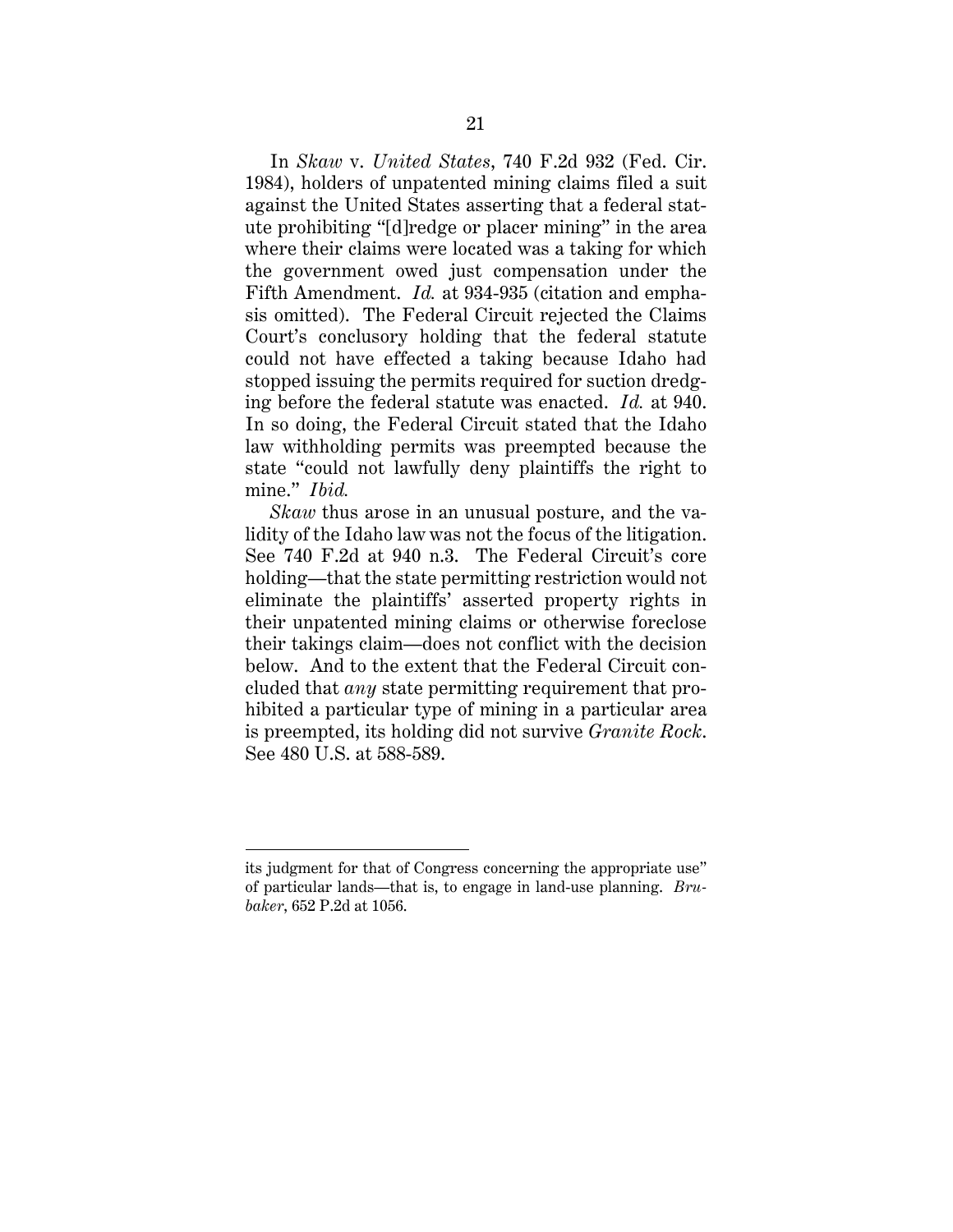# *3. Even if the question presented otherwise warranted this Court's review, this case would be a poor vehicle in which to consider it*

Petitioner asserts (Pet. 31) that the California Supreme Court's decision would allow unlimited state regulation of a wide range of uses of federal lands. That is not so. Petitioner has relied only on the Mining Act, and the California Supreme Court's decision addressed only that statute. Many other federal statutes, including the land-management statutes at issue in *Granite Rock*, also govern federal lands on which the mining laws apply. The preemptive scope of those statutes is not at issue here—and the preemptive effect of federal statutes governing *other* activities, such as "oil drilling" and "livestock grazing" (Pet. 31), is even further afield. This case presents only the question whether the Mining Act preempts a state moratorium on suction dredging.

Even if that narrow question otherwise warranted this Court's review, this case would not be an appropriate vehicle in which to consider it. Petitioner was convicted of two misdemeanors for conduct that occurred in June 2012. Pet. App. C2. The validity of those convictions turns on whether federal law preempted the California moratorium as it existed at that time. But California has now amended the moratorium, and the State is in the process of developing new regulations that may lift it altogether. The validity of California law as it stood five years ago is not a question of continuing importance.<sup>7</sup>

<sup>7</sup> Petitioner observes (Pet. 30) that Oregon recently adopted a prohibition on suction dredging. A challenge to that law is currently pending in the Ninth Circuit. See *Bohmker* v. *Oregon*, No 16-35262 (filed Apr. 7, 2016). Unlike petitioner, the plaintiffs in *Bohmker* have not